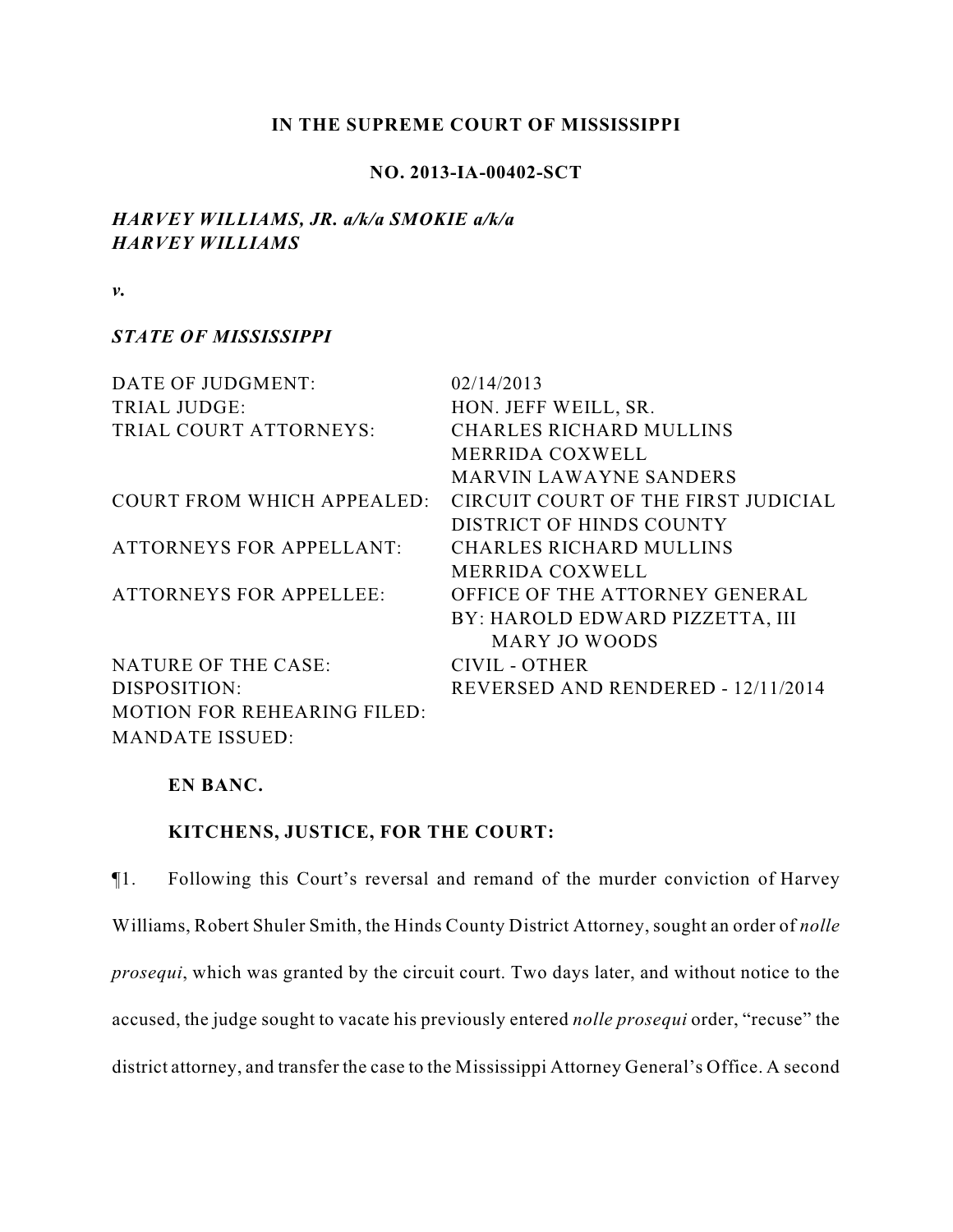circuit court judge found that the order of *nolle prosequi* was not subject to recision, but appointed the Attorney General's Office as a special prosecutor in the place of the local district attorney, merely because the duly elected and serving local prosecutor had exercised his discretion not to prosecute Williams. The involuntary disqualification of the local district attorney and the substitution of the Office of the Attorney General, over the objection of the local district attorney, are wholly unsupported by any constitutional, common law, or statutory authority of the State of Mississippi.

## **FACTS AND PROCEDURAL HISTORY**

¶2. Following the shooting death of Calvin Younger outside a Jackson, Mississippi, nightclub in 2003, Harvey Williams was indicted for murder. The case proceeded to trial in 2007, prosecuted by the then-Hinds County District Attorney Faye Peterson. A jury found Williams guilty of murder, and the Honorable Breland Hilburn, Circuit Judge, sentenced Williams to life in the custody of the Mississippi Department of Corrections. The Court of Appeals affirmed Williams's conviction and sentence. *Williams v. State*, 54 So. 3d 253 (Miss. Ct. App. 2010). This Court granted Williams's petition for writ of *certiorari* and, upon review, reversed his conviction and remanded the case for a new trial. *Williams v. State*, 54 So. 3d 212, 216 (Miss. 2011). We found that Williams's defense was prejudiced by the exclusion of testimony from a witness who would have testified that he had seen the decedent with a gun earlier on the evening of the shooting. *Id.*

¶3. Following remand, Hinds County District Attorney Robert Shuler Smith sought an order of *nolle prosequi* based on "new evidence" indicating "that the defendant, Harvey Williams, may have acted in self-defense." Judge Hilburn, who had presided over Williams's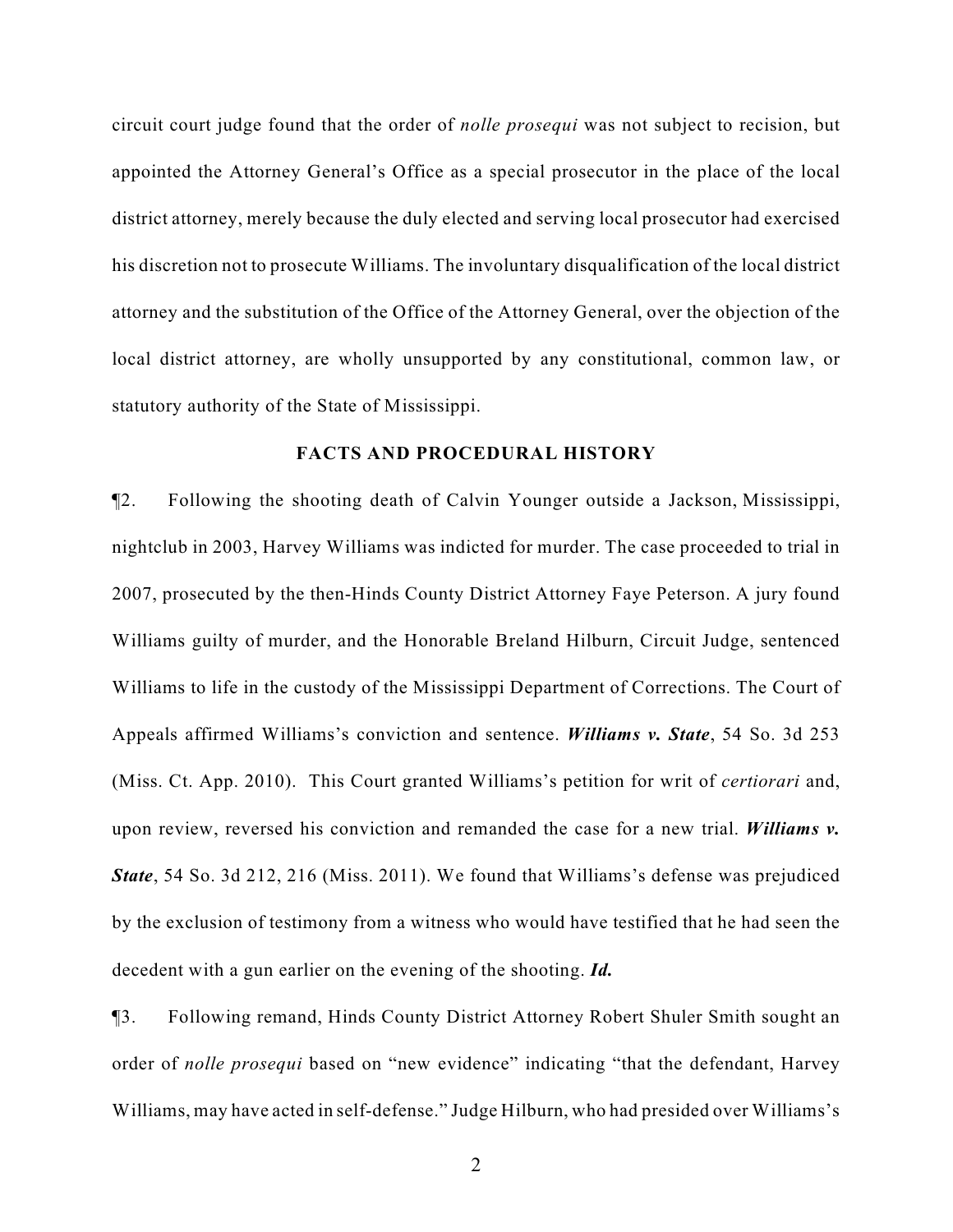trial, signed an order on June 13, 2011, granting the State's *nolle prosequi* motion. Two days later, however, on June 15, 2011, Judge Hilburn wrote "Withdrawal of Order" directly upon his previously entered *nolle prosequi* order, and "the Court find[s] that the above order of Nolle Prosequi was erroneously entered by the Court. The Order of Nolle Prosequi is hereby withdrawn."<sup>1</sup>

¶4. Nine months later, on March 13, 2012, Judge Hilburn signed the following "Order of Recusal":

IT APPEARING that the District Attorney in and for the Seventh Circuit Court District, State of Mississippi, and the staff of the District Attorney's Office, should recuse itself from prosecuting the above-styled and numbered cause, and in support thereof, would show unto the court the following facts, to-wit:

(1) The District Attorney's Office is recusing itself from this matter so this case can be handled by the Attorneys that originally prosecuted this matter.

(2) The Attorneys that originally prosecuted this matter now work in the Mississippi Attorney General's Office.

IT IS THEREFORE[] ORDERED AND ADJUDGED that the District Attorney in and for the Seventh Circuit Court District, State of Mississippi, and the staff of the District Attorney's Office, should recuse itself from prosecuting the above-styled and numbered cause for the reasons stated above and this matter will be transferred to the Mississippi Attorney General's Office.

On March 14, 2012, Judge Hilburn entered a second order appointing the Division of Public

Integrity of the Mississippi Office of the Attorney General as special prosecutor.

 $\rm N$ o notice was provided Williams or his counsel that Judge Hilburn's June 13, 2011, order of *nolle prosequi* had been withdrawn two days after its entry. At a hearing before Judge Hilburn ten months later, on April 5, 2012, Williams's counsel related that he had received no notice of the withdrawal.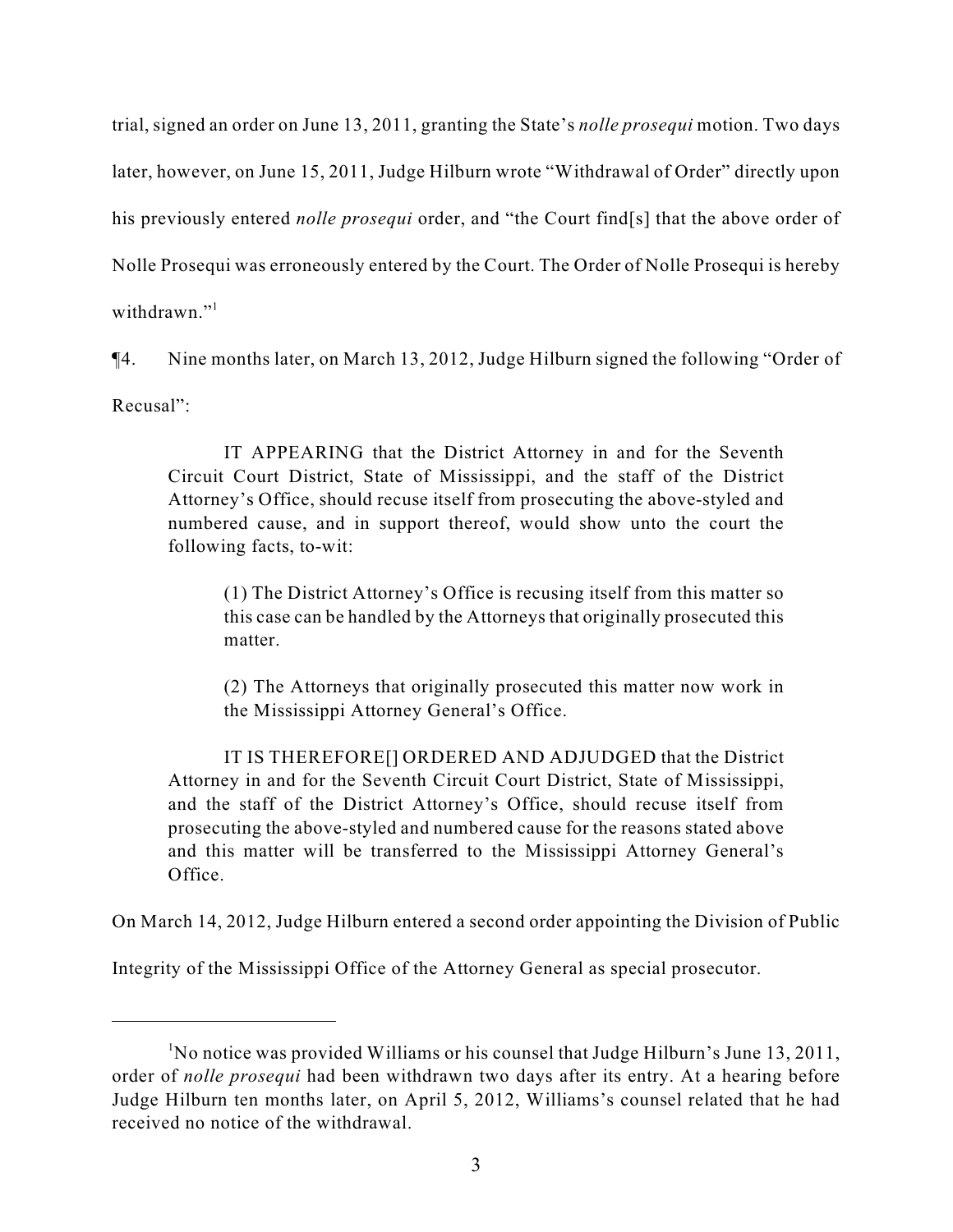¶5. On September 10, 2012, Williams filed a motion to dismiss the case, claiming that Judge Hilburn's original *nolle prosequi* order effectively brought the case to an end and that the charges could not be revived by the judge. Williams contended that any orders entered after the order of *nolle prosequi* had been entered were null and void, including the order of recusal of the Hinds County District Attorney and the order appointing the Office of the Attorney General as special prosecutor. Initially, the case was reassigned to Circuit Judge William Gowan, but Judge Gowan recused. The case then was assigned to Circuit Judge Jeff Weill, who conducted a hearing on October 29, 2012.

¶6. At the hearing before Judge Weill, Special Assistant Attorney General Marvin Sanders conceded that Judge Hilburn had no authority to rescind the order of *nolle prosequi*. Sanders did maintain, however, that the Office of the Attorney General is vested with constitutional, common law, and statutory authority which entitle it to prosecute the case. District Attorney Smith testified that he had decided, in his discretion as the elected Hinds County District Attorney, to seek a *nolle prosequi* of the case against Williams. He expressed his continuing objection to the intervention of the attorney general "in cases where I have jurisdiction as the elected district attorney."

¶7. On February 14, 2013, Judge Weill entered an order finding that, once the order of *nolle prosequi* had been signed by Judge Hilburn, the case was at an end. He therefore held "that the subject cause number shall be dismissed, as the same was nolle prossed on June 13, 2011." However, Judge Weill found that, because the Hinds County District Attorney did not intend to prosecute Williams, the Office of the Attorney General should be appointed as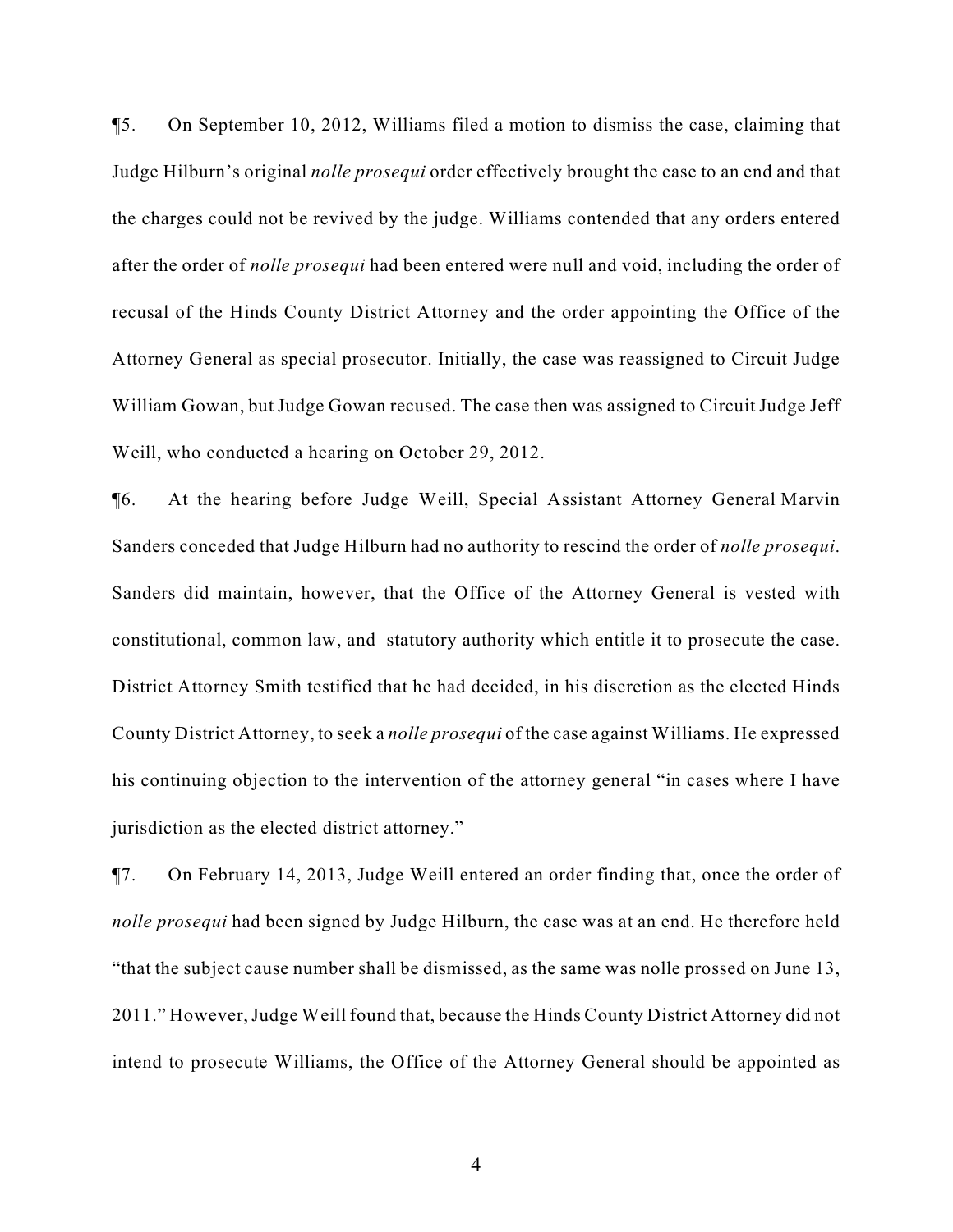special prosecutor. Judge Weill continued that the Office of the Attorney General "is permitted to pursue future prosecution of this Defendant, in its discretion."

¶8. Williams filed a Petition for Interlocutory Appeal in this Court on March 7, 2013. On

April 1, 2013, a panel of this Court ordered that Judge Weill, the attorney general, and the

Hinds County District Attorney's Office file responses addressing the following issues:

(1) What authority, if any, permits a trial judge to appoint the Attorney General of the State of Mississippi as special prosecutor under the circumstances presented in this case?

(2) What authority, if any, permits the Attorney General of the State of Mississippi to serve as special prosecutor under the circumstances presented in this case?

(3) Do the Office of the Attorney General of the State of Mississippi and the Hinds County District Attorney's Office belong to the executive or the judicial branch of government?

Having received a response from each of the entities listed above, the panel, on May 28,

2014, granted Williams's petition for interlocutory appeal and stayed prosecution of

Williams related to the charges for which he previously had been indicted.

¶9. On interlocutory appeal, Williams raises the following issues:

DID THE HINDS COUNTY CIRCUIT COURT JUDGE HAVE THE AUTHORITY AND/OR JURISDIC[TION] TO APPOINT THE MISSISSIPPI ATTORNEY GENERAL AS SPECIAL PROSECUTOR? IN THE ALTERNATIVE DID THE CIRCUIT COURT JUDGE VIOLATE THE SEPARATION OF POWERS DOCTRINE BY APPOINTING THE MISSISSIPPI ATTORNEY GENERAL AS SPECIAL PROSECUTOR AFTER THE CASE WAS DISMISSED BY *NOLLE PROSEQUI*?

We limit interlocutory review to the first question presented, finding it dispositive of the

matter before us. We divide the question presented into the following issues: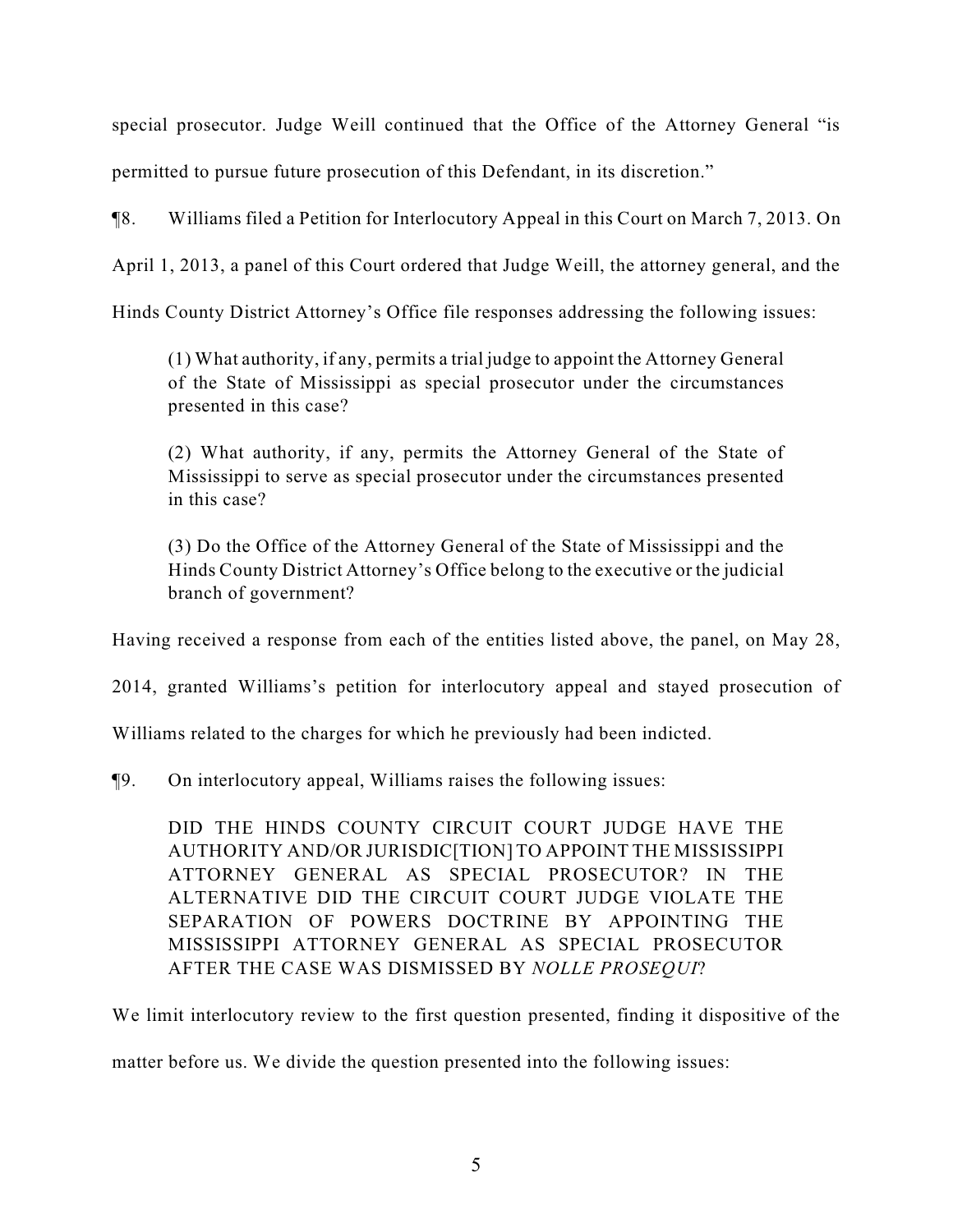- I. Whether the Constitution and/or common law of the State of Mississippi authorize the intervention of the Office of the Attorney General in a criminal prosecution in which the local district attorney opposes such interference.
- II. Whether the statutes of the State of Mississippi authorize the intervention of the Office of the Attorney General in a criminal prosecution in which the local district attorney opposes such interference.

## **DISCUSSION**

¶10. Justice Pierce analyzes whether the circuit court is vested with authority to rescind orders of *nolle prosequi* after entry. But this issue is not before the Court. Judge Weill acknowledged in his order of February 14, 2013, that the case had been *nolle prossed* by Judge Hilburn's order of June 15, 2011, and was therefore finally dismissed. Marvin Sanders of the Office of the Attorney General conceded this at the October 29, 2012, hearing before Judge Weill. The issue was not raised on appeal, and we decline to address it. We proceed to address only the issue before this Court.

**I. Whether the Constitution and/or common law of the State of Mississippi authorize the intervention of the Office of the Attorney General in a criminal prosecution in which the local district attorney opposes such interference.**

¶11. Neither the Constitution nor any case law authorized Judge Hilburn's or Judge Weill's orders appointing the Office of the Attorney General as special prosecutor to prosecute the case against Williams, where the local district attorney, in his discretion, had made the decision not to prosecute.

¶12. The Constitution of the State of Mississippi provides for an Attorney General:

There shall be an Attorney General elected at the same time and in the same manner as the Governor is elected, whose term of office shall be four years and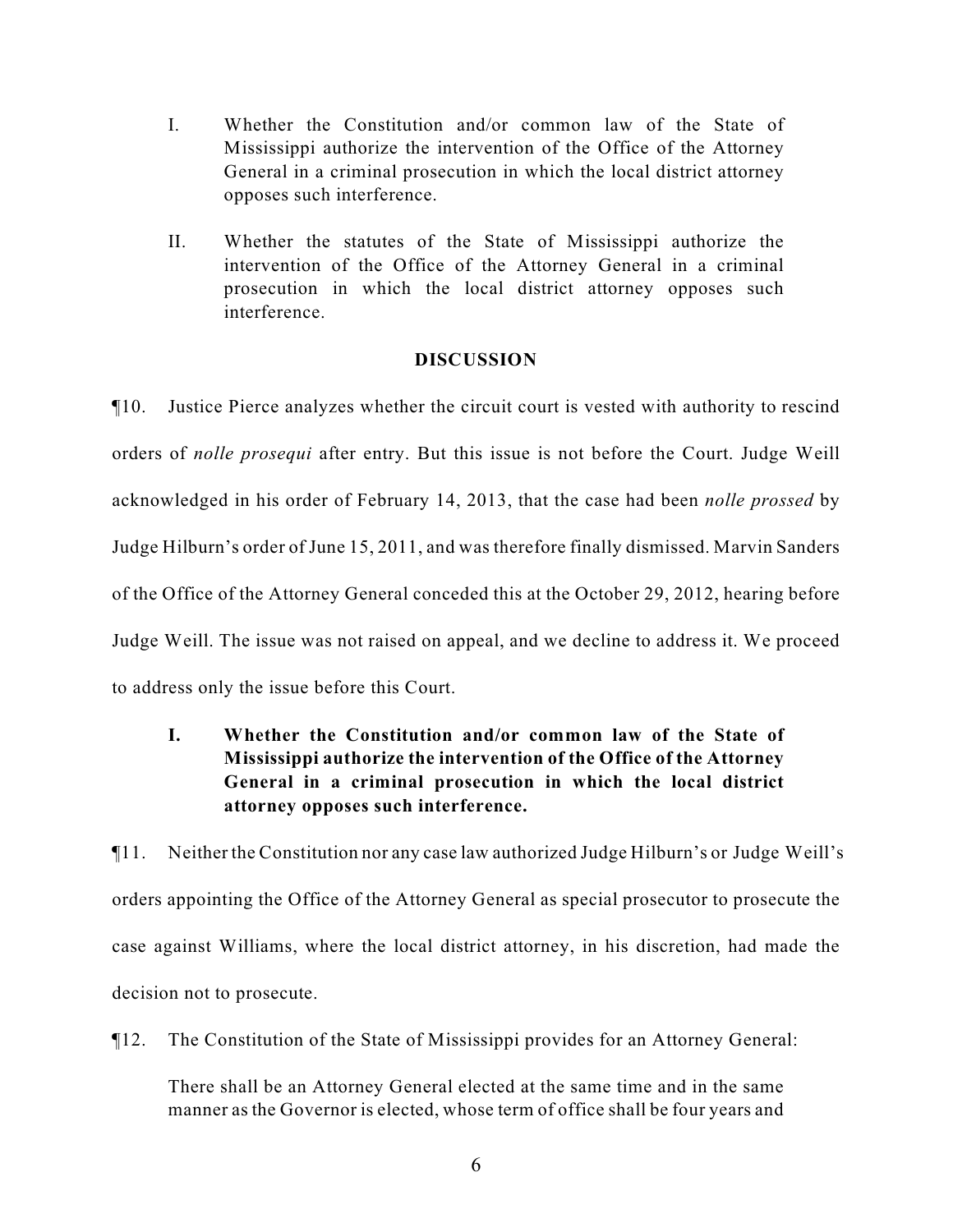whose compensation shall be fixed by law. The qualifications for the Attorney General shall be the same as herein prescribed for judges of the circuit and chancery courts.

Miss. Const. art. 6, § 173. According to this Court, "[t]he creation of the office of Attorney General by the Constitution vested him with these common law duties, which he had previously exercised as chief law officer of the realm." *Kennington-Saenger Theatres v. State ex rel. Dist. Attorney*, 196 Miss. 841, 18 So. 2d 483, 486 (1944). With regard to the

powers of the attorney general at common law, this Court has held that:

At common law the duties of the attorney general, as chief officer of a realm, were numerous and varied. He was chief legal adviser of the crown, was entrusted with the management of all legal affairs, and prosecution of all suits, criminal and civil, in which the crown was interested. He had authority to institute proceedings to abate public nuisances, affecting public safety and convenience, to control and manage all litigation on behalf of the state, and to intervene in all actions which were of concern to the general public.

*State ex rel. Allain v. Miss. Pub. Serv. Comm'n*, 418 So. 2d 779, 781 (Miss. 1982) (quoting

*State ex rel. Patterson v. Warren*, 254 Miss. 293, 307, 180 So. 2d 293, 299 (1965)).

¶13. Justice Coleman takes the position that the Constitution and broad common law language authorize the attorney general "to initiate or intervene should he so choose." But neither Mississippi's Constitution—silent with regard to the powers or duties of the attorney general—nor the common law authorizes the attorney general to usurp or encroach upon the constitutional or the statutory power of the local district attorney in a criminal case where the attorney general's assistance is not requested by the district attorney, and is in fact opposed by the district attorney. Indeed, with regard to district attorneys, the Constitution provides: "[a] district attorney for each circuit court district shall be selected in the manner provided by law, whose term of office shall be four years, *whose duties shall be prescribed by law*, and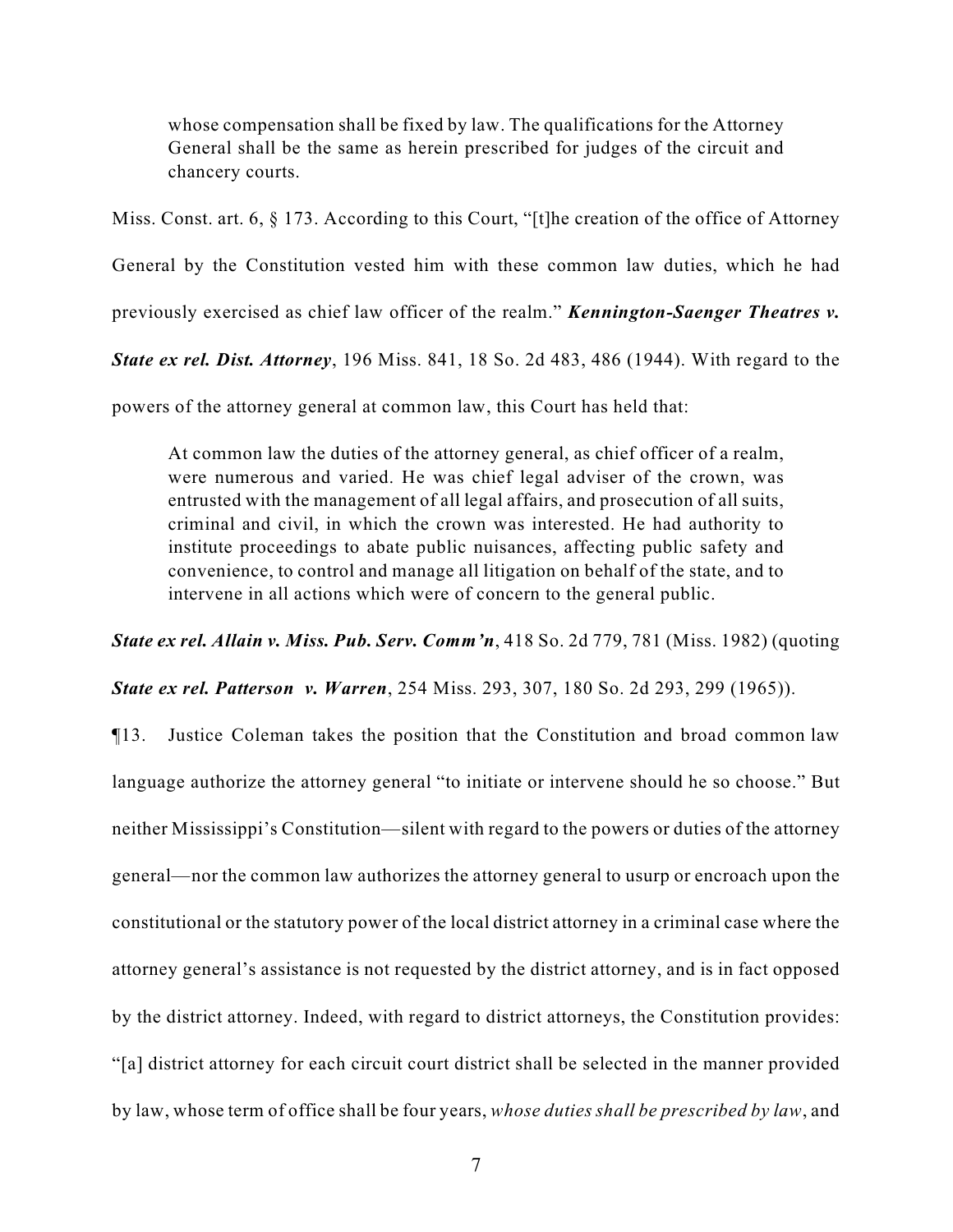whose compensation shall be a fixed salary." Miss. Const. art 6, § 174 (emphasis added). "[T]he powers of district attorneys are statutory, not common law, and they cannot encroach upon the powers of the attorney general." *Warren*, 180 So. 2d at 299. This Court has clarified: "A district attorney has no authority to represent the state in litigation outside counties of their district, or to represent the state in litigation in their district where the subject matter is of statewide interest, as distinguished from local interest." *Id.* (citations omitted). We find no reason, or evidence in the record, why Williams's murder prosecution could be considered by the attorney general to be any more a matter of statewide interest, as distinguished from local interest, than any other murder case.

¶14. The Office of the Attorney General cites the case of *Bell v. State*, in which the defendant challenged the authority of the attorney general to call the grand jury and to present charges to it in the absence of a request from the local district attorney to do so, in support of its argument that the common law authorizes the attorney general to prosecute any case it chooses. *Bell v. State*, 678 So. 2d 994, 996 (Miss. 1996). But in that case, unlike in the present one, no evidence was adduced that the local district attorney *opposed* the involvement of the attorney general. Here, District Attorney Smith positively testified that he was opposed to the involvement of the attorney general in a case in which he had jurisdiction as the elected district attorney.

¶15. This Court has recognized that "[t]here was no such office as district attorney known to the common law." *Capitol Stages v. State*, 157 Miss. 576, 128 So. 759, 763 (1930). The Court continued: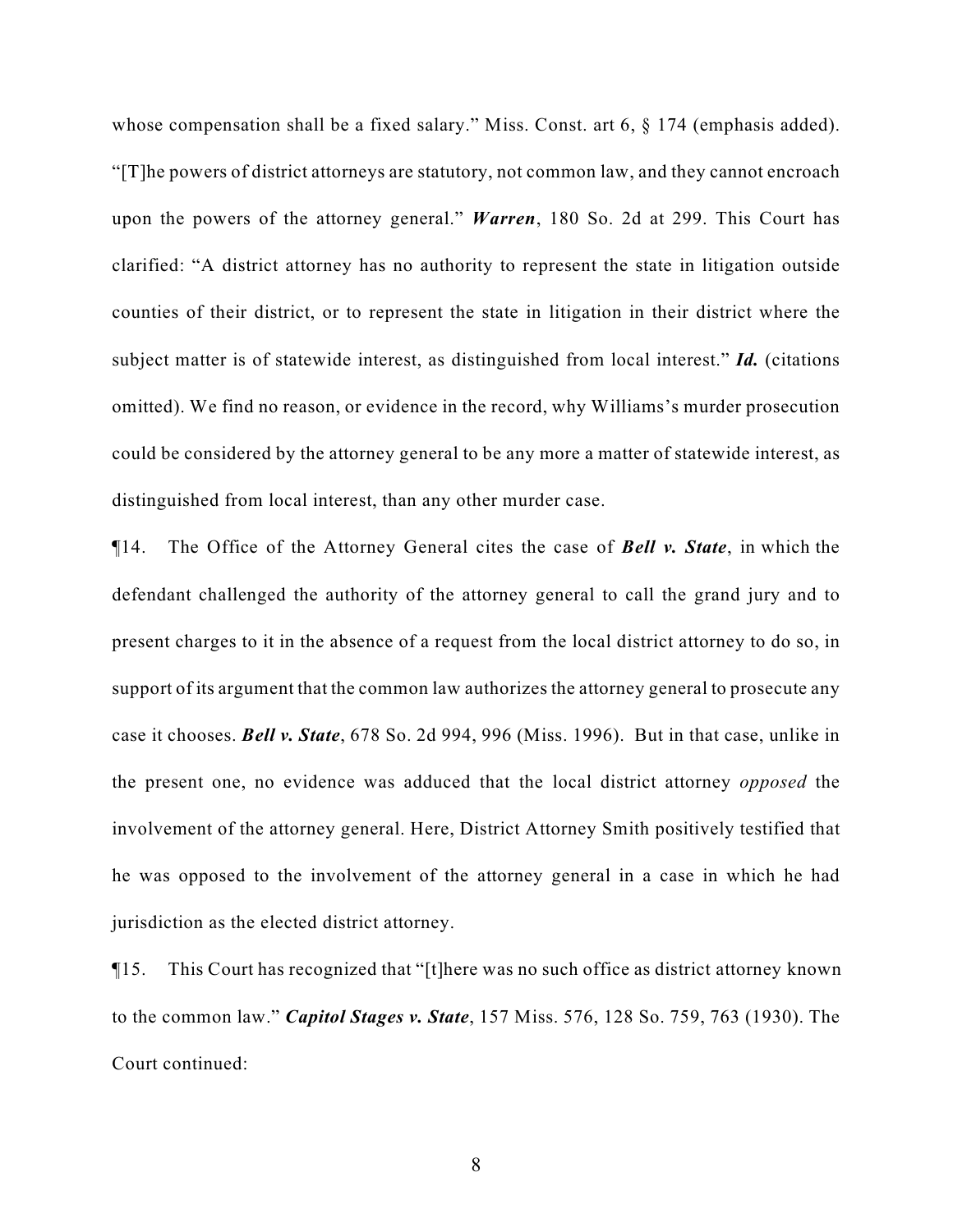The office of district attorney, unlike that of Attorney General, is of modern origin, its duties are prescribed by statute; the civil and criminal business of the state, which once pertained to the office of Attorney General, has been by the Legislature divided between the two offices for convenience. The office of district attorney has been carved out of the office of Attorney General, and made *an independent office*. The Attorney General may advise the district attorneys, as he does other offices, in his capacity as chief law officer of the state. Nevertheless the two offices are separate and distinct. *The powers of the district attorneys can neither be increased nor diminished by the Attorney General*.

Id. (emphasis added). According to the common law of this State, the attorney general may advise the district attorney, but he neither can increase nor diminish the statutory power of the district attorney. Intervention of the attorney general into the independent discretion of a local district attorney regarding whether or not to prosecute a criminal case constitutes an impermissible diminution of the statutory power of the district attorney. *See* Miss. Code Ann. § 25-31-11(1) (Rev. 2010) ("It shall be the duty of the district attorney to represent the state in all matters coming before the grand juries of the counties within his district and to appear in the circuit courts and prosecute for the state in his district *all criminal prosecutions* and all civil cases in which the state or any county within his district may be interested  $\dots$ .") (Emphasis added.)

¶16. Both the attorney general and the district attorney are constitutional officers of the State of Mississippi. But the Mississippi Attorney General is not the local district attorney's boss, as in the federal system, where the United States Attorney General is the superior of the U.S. Attorneys in the federal court districts. *See* 28 U.S.C. § 519 (2012) ("[T]he Attorney General shall supervise all litigation to which the United States, an agency, or officer thereof is a party, and shall direct all United States attorneys, assistant United States attorneys . . .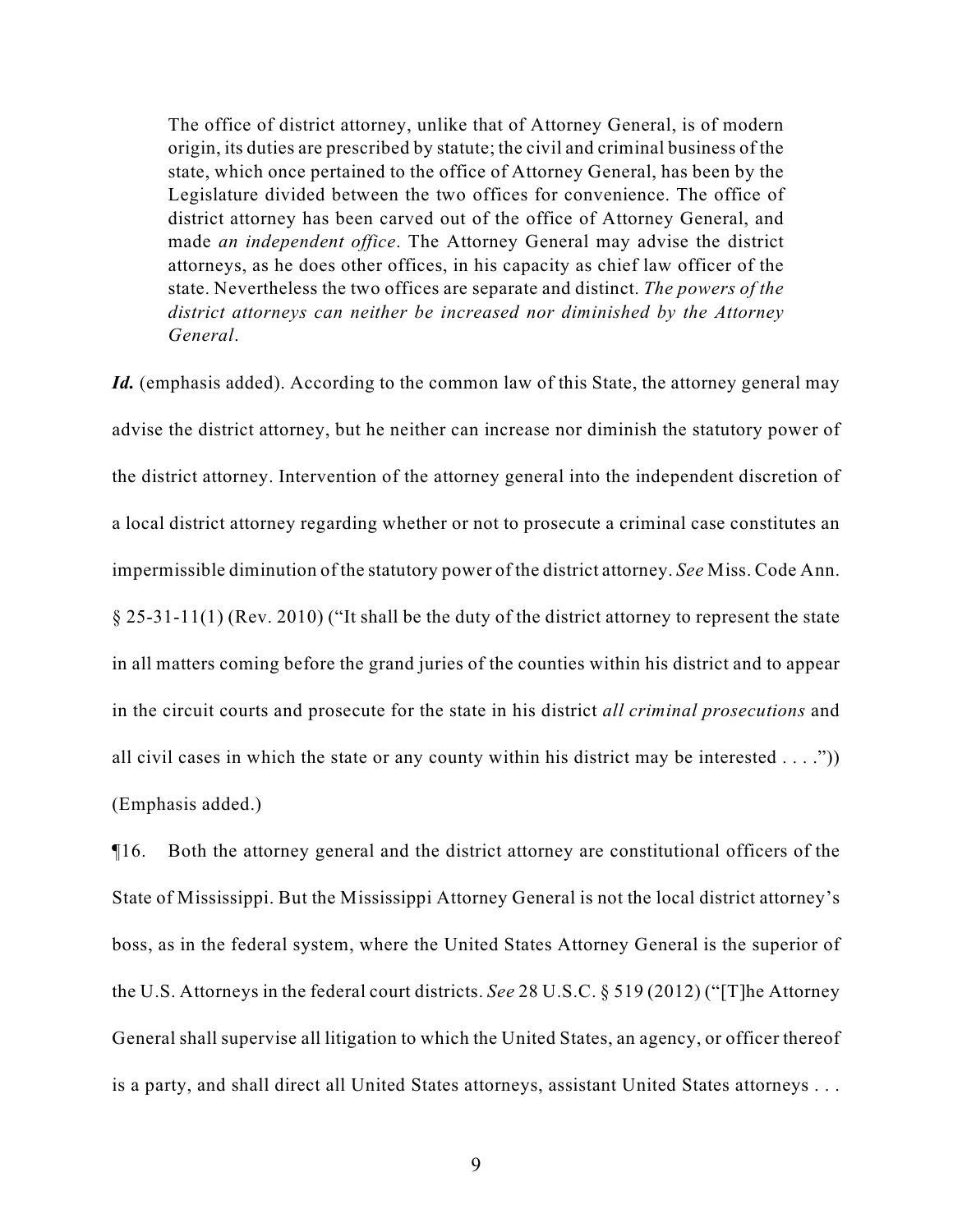in the discharge of their respective duties.") Both the United States Attorney General and the United States Attorneys are appointed by the President and serve at his will and pleasure. *See* 28 U.S.C. § 503 (2012), 28 U.S.C. § 541 (2012). The United States Attorney General can override, or trump, the prosecutorial decisions of a local United States Attorney. *See* 28 U.S.C. § 519 (2012). The Mississippi attorney general is without authority to direct, control, or override the official actions of a local district attorney and has no authority over him or her.

¶17. Neither Mississippi's Constitution nor its common law permits the involuntarily disqualification of a duly elected district attorney from the lawful performance of his duty and the substitution of the attorney general in the district attorney's place and stead in a case in which no legal grounds for the district attorney's disqualification exists.

# **II. Whether the statutes of the State of Mississippi authorize the intervention of the Office of the Attorney General in a criminal prosecution in which the local district attorney opposes such interference.**

¶18. No statute authorized the Office of the Attorney General to prosecute the instant case in the place and stead of the district attorney, and neither Judge Hilburn nor Judge Weill was authorized to appoint the attorney general, his office, or any division of his office, for that purpose.

¶19. Judge Weill found:

At a hearing on the matter, the Hinds County District Attorney made clear his intentions not to prosecute this Defendant. The Court finds that the Attorney General's office is hereby appointed as a Special Prosecutor, and is permitted to pursue future prosecution of this Defendant, in its discretion.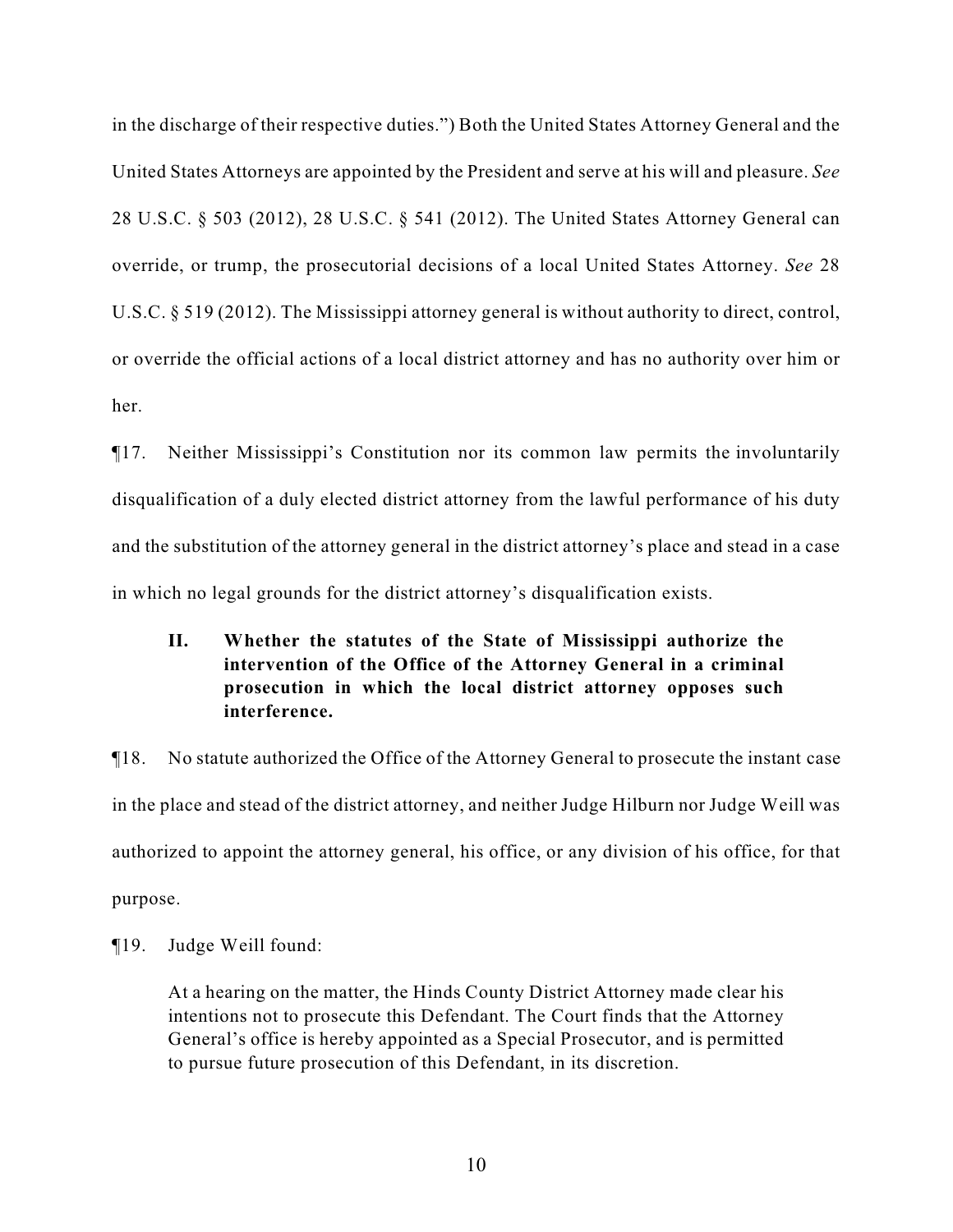Judge Weill cited Mississippi Code Section 7-5-1, which codifies the common law language that the attorney general is "the chief legal officer and advisor for the state, both civil and criminal, and is charged with *managing* all litigation on behalf of the state, *except as otherwise specifically provided by law*. . . . He shall have the *powers of the Attorney General at common law* . . . ." Miss. Code Ann. § 7-5-1 (Rev. 2014) (emphasis added). But that statute does not support the usurpation by the attorney general of the independent discretion over criminal prosecution which statutorily has been vested in local district attorneys. *See* Miss. Code Ann. § 25-31-11(1) (Rev. 2010) ("It shall be the duty of the district attorney to represent the state in all matters coming before the grand juries of the counties within his district and to appear in the circuit courts and prosecute for the state in his district *all criminal prosecutions* and all civil cases in which the state or any county within his district may be interested . . . .")) (emphasis added).

¶20. Only one statute authorizes intervention by the attorney general. Mississippi Code Section 7-5-53 provides:

The Attorney General<sup>2</sup> shall, when required by public service or when directed by the Governor, in writing, repair in person, or by any regular or specially designated assistant, to any county or district in the state and *assist* the district attorney there in the discharge of his duties and in any prosecution against a state officer, and shall have the same right as the district attorney to enter the grand jury room while the grand jury is in session and to perform such services with reference to the work of the grand jury as the district attorney is authorized by law to perform.

 $\alpha$ <sup>2</sup> This statute refers to the attorney general himself or "any regular or specially designated assistant," and not more broadly to *the Office* of the Attorney General. Miss. Code Ann. § 7-5-53 (Rev. 2014). "Offices" cannot be appointed to assist district attorneys. Only the attorney general and his or her assistants are eligible. *See* Miss. Code Ann. § 25-31- 21 (Rev. 2010).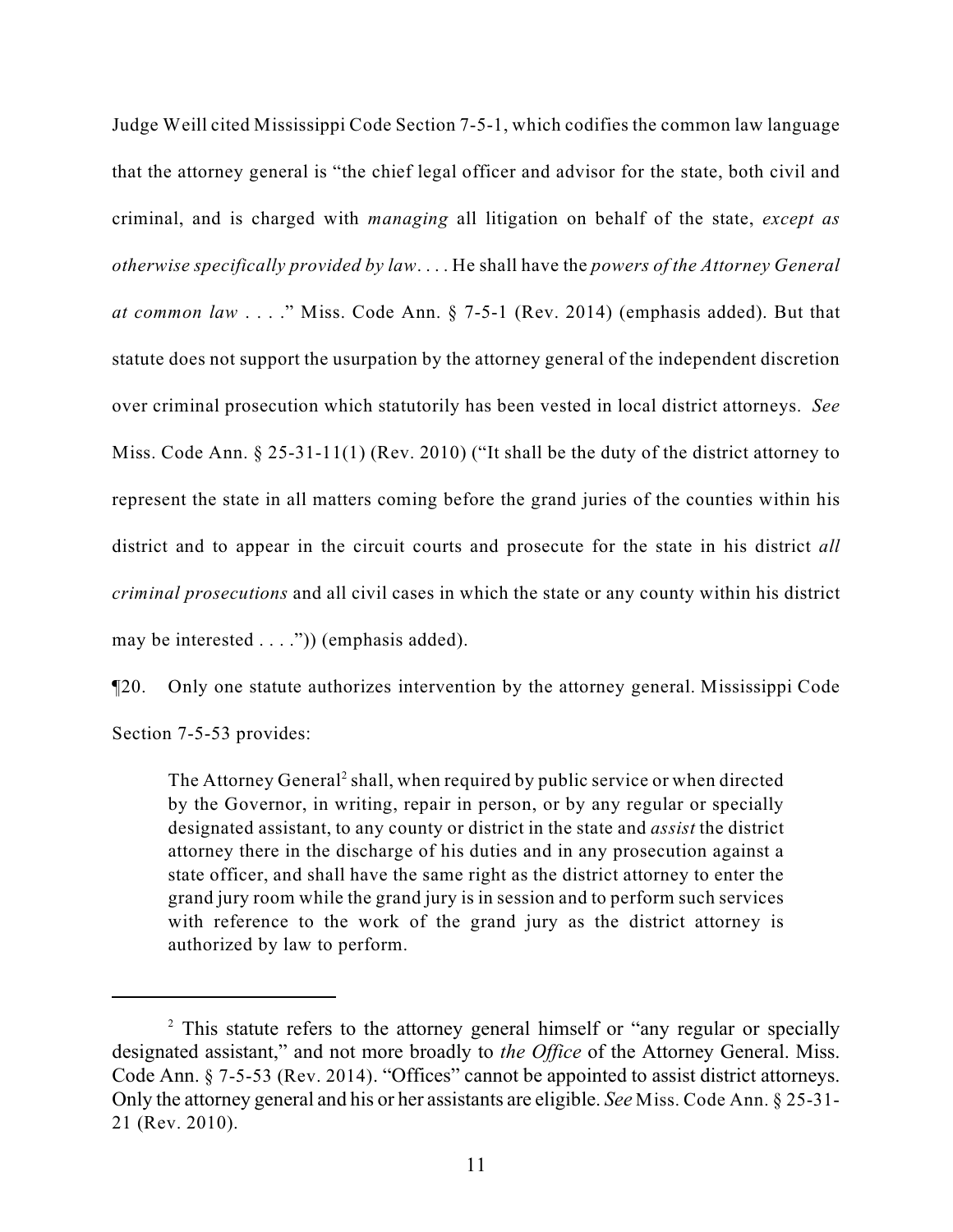Miss. Code Ann. § 7-5-53 (Rev. 2014) (emphasis added). The operative word in Section 7-5- 53 is but one: *assist*. According to the statute's plain language, the attorney general may *assist* a local district attorney in the discharge of his or her duties. Here, however, Robert Shuler Smith, the Hinds County District Attorney,<sup>3</sup> never sought the assistance of the attorney general; and, indeed, at the hearing before Judge Weill, he testified that he had opposed the attorney general's involvement. The following colloquy occurred between District Attorney Smith and Marvin Sanders of the Office of the Attorney General:

- Q: [Mr. Sanders] . . . is it your opinion that your office wants to prosecute the case?
- A: [Mr. Smith] We were already over that case.
- Q: You're over it? So you don't want to you don't want it to prosecute it?
- A: (No response.)
- Q: No?
- A: I mean, the case has already been disposed of.
- Q: Well, that's why we're here today. That's Judge Weill is going to make the decision on what happens to this case.
- A: Right.
- Q: Which I'm trying to determine if the attorney general's office wants to proceed with prosecuting the case. Do you object to our office prosecuting the case?
- A: I object to the attorney general's office not contacting the district attorney –
- Q: Regarding what?

<sup>&</sup>lt;sup>3</sup> The Seventh Circuit Court District is now comprised of Hinds County only.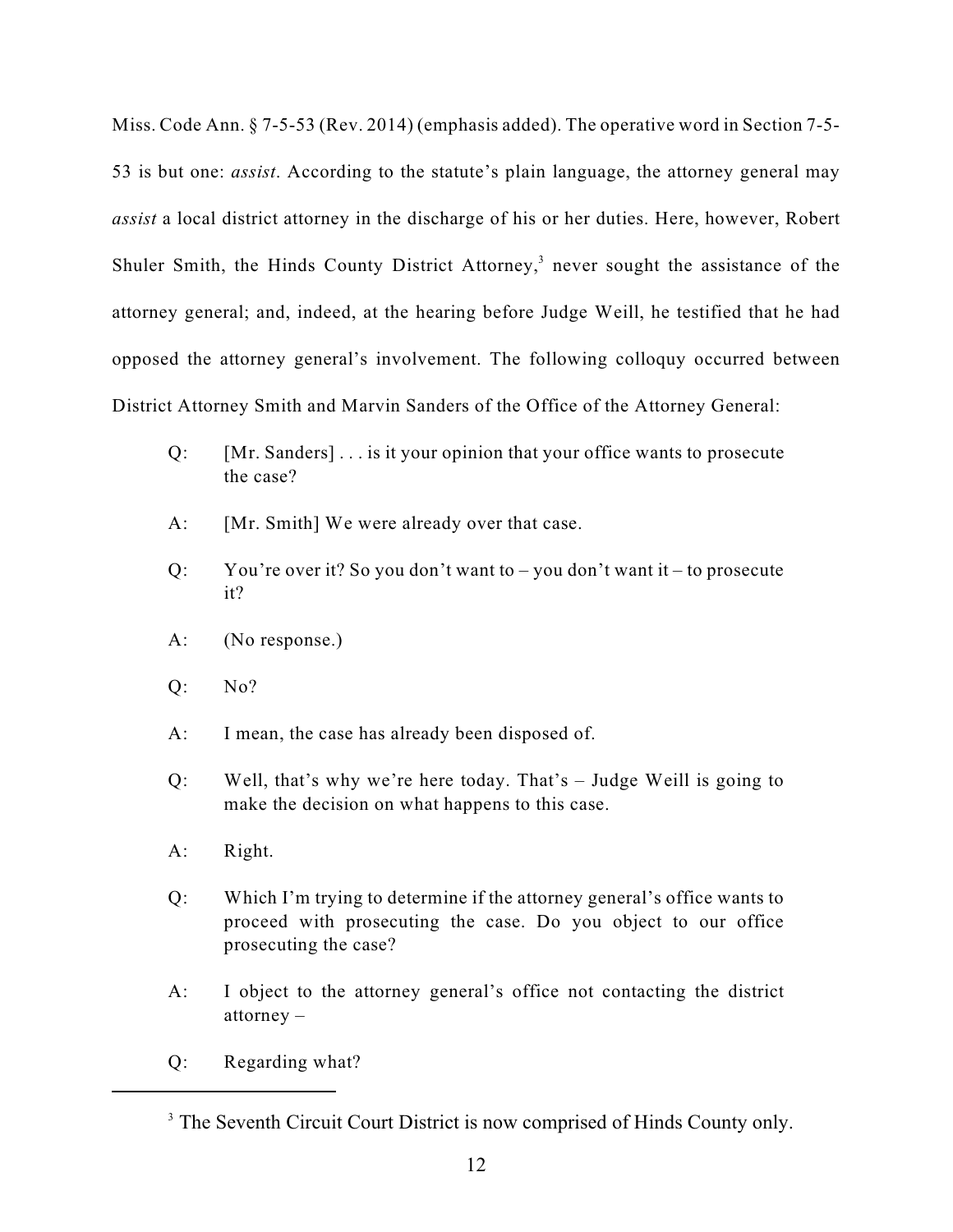A: – and – getting involved in cases where I have jurisdiction as the elected district attorney.

¶21. The statute permitting the attorney general to become involved in local prosecutions in no way contemplates the present situation. Under the applicable statute, only two scenarios permit the involvement of the attorney general: (1) when required by public service, or (2) when directed by the governor, in writing. If one of those applies, the attorney general is to *assist* the local district attorney in the discharge of his or her duties. Here, District Attorney Smith did not request or require *assistance*; he decided, in his discretion, not to prosecute this case. That decision duly was ratified by order of a circuit judge, namely, Judge Hilburn.

¶22. The record does not support any finding, and Judge Hilburn never found, that the attorney general's assistance was "required by the public service." The Governor did not, in writing, direct the attorney general to prosecute the Williams case. Instead, Judge Hilburn, for no valid reason, signed an order *sua sponte* recusing or disqualifying District Attorney Smith from a case over which he lawfully had exercised prosecutorial discretion on behalf of the State. Consistent with the duties and authority of his office, District Attorney Smith had sought a *nolle prosequi*, which Judge Hilburn, in due course, granted on June 13, 2011. Mississippi Code Section 7-5-53 does not authorize the intervention of the attorney general into a matter statutorily relegated to the discretion of a local district attorney where that official has decided not to prosecute and, in fact, objects to the involvement of the attorney general.

¶23. Mississippi Code Section 25-31-21 provides for the appointment of a district attorney *pro tempore*, but in specific, limited circumstances: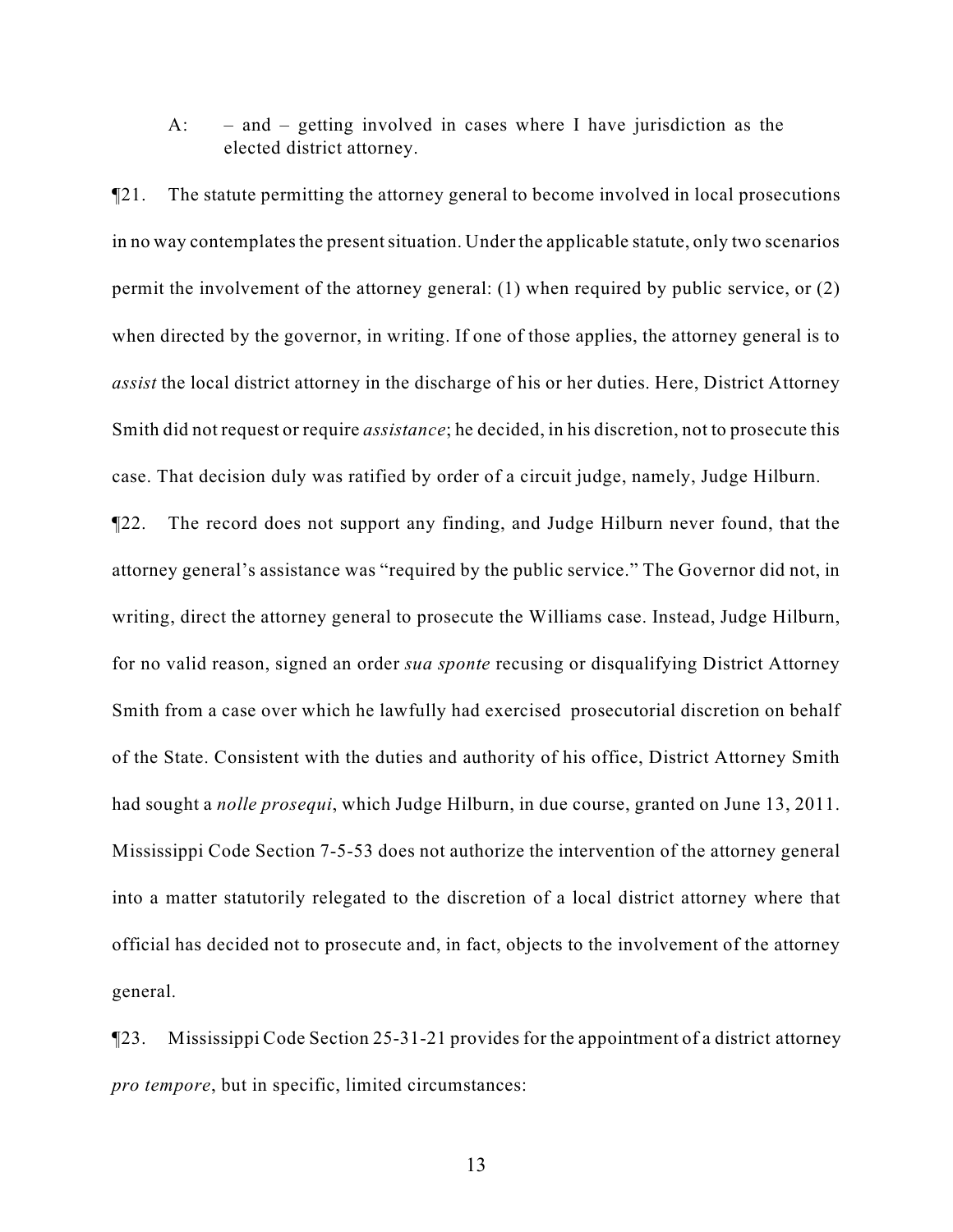If, at the time of impaneling the grand jury in any circuit court, the district attorney be *absent* or *unable to perform his duties* or, if after impaneling of the grand jury, the district attorney be absent or unable to perform his duties or be *disqualified*, the court shall forthwith appoint some attorney at law to act for the state in the place of the district attorney during his absence or inability or disqualification, and the person appointed shall have the power to discharge all the duties of the office during the absence or inability or disqualification of the district attorney . . . .

Miss. Code Ann. § 25-31-21 (Rev. 2010). The statute by its plain text provides three situations in which a district attorney *pro tempore* shall be appointed: the district attorney is absent, the district attorney is unable to perform his duties, or the district attorney is disqualified.

¶24. Judge Hilburn stated that the district attorney "should recuse," but articulated no lawful reason that he should, saying only that the case ought to "be handled by the Attorneys that originally prosecuted this matter." With utmost respect to Judge Hilburn, his order fails to articulate or analyze any legal reason for the "recusal" of the Hinds County District Attorney. If the district attorney or his duly qualified assistants were neither absent, unable to perform, nor disqualified, then Judge Hilburn was without authority to order the "recusal" of the district attorney or his office. The record is wholly void of any of the specified statutory bases for the appointment of a district attorney *pro tempore*.

¶25. It is true that the March 13, 2012, order of recusal was entered with the acquiescence of an assistant district attorney who signified his approval of it; but District Attorney Smith, testifying under oath, disputed at the hearing before Judge Weill that he had authorized the recusal of himself or his office from the Williams case. The following colloquy took place at the hearing before Circuit Judge Weill: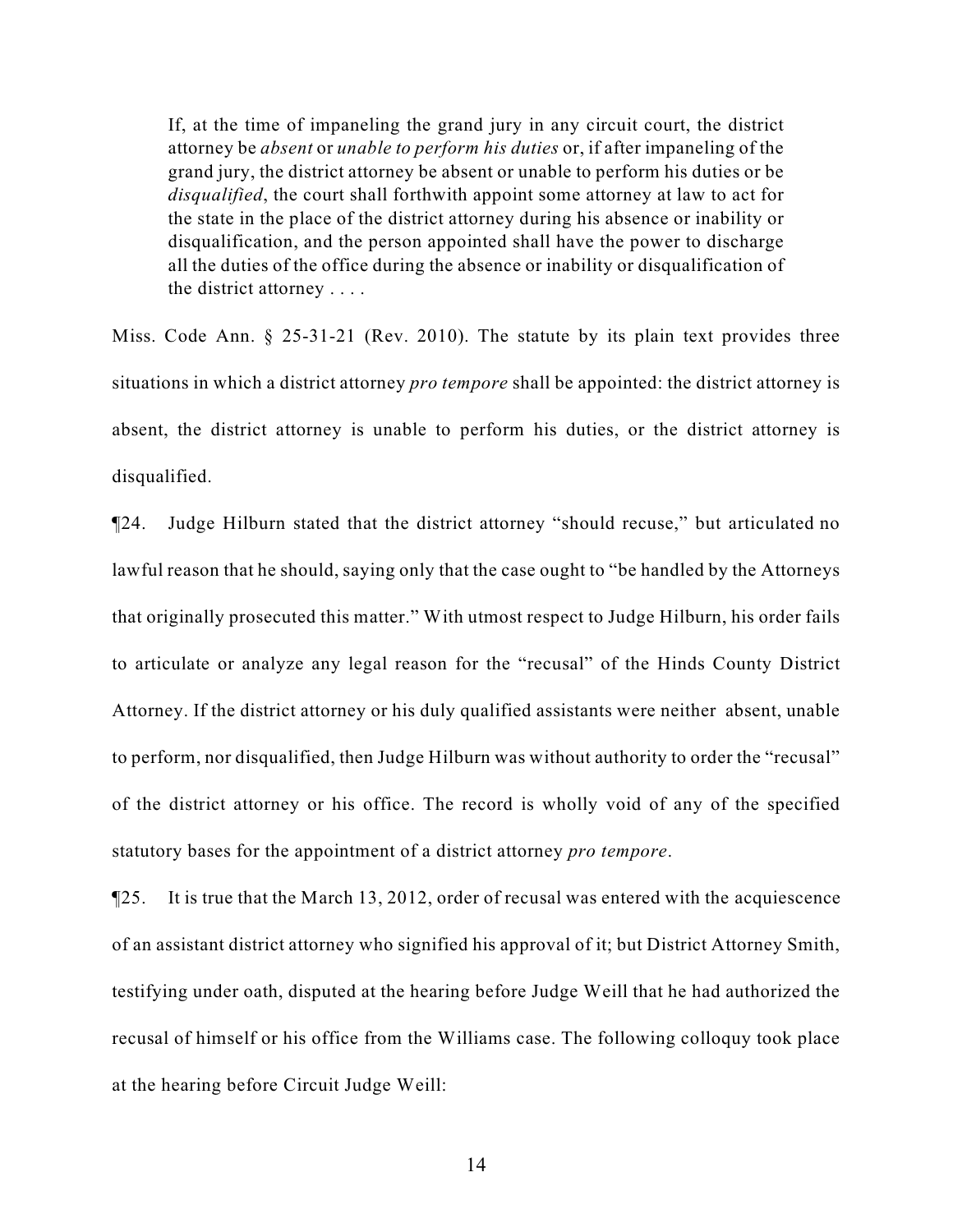- Q: [Mr. Sanders] Okay. Your office recused yourself. Scott Rogillio, assistant district attorney, is he – does he have the authority to recuse the district attorney's office from cases?
- A: [Mr. Smith] Well if there is a reason to recuse.
- Q: Well, I'm asking does he have the authority to recuse your office from the case. Were you saying – did – then you're saying he exceeded his authority by recusing your office in this case?
- A: If there is an articulable reason to recuse, then I would have I would hope that someone would bring that to my attention.
- Q: Okay. But you're aware that you said that the AG's office is overstepping its bounds and involving yourself in the case, but your office recused itself and the judge appointed us. So the AG's office is not stepping on your authority, is it? We're not involving ourselves. Your office recused itself and the judge appointed us; isn't that correct?
- A: I'm not sure if it was a proper recusal and I'm not sure if it was a proper appointment.

But when asked "[d]id you, as the publicly elected district attorney, approve or consent to an order recusing your office?," District Attorney Smith responded: "I did not and I cannot think of any recusal at this time, but this appears to be signed by an assistant district attorney. I don't know if he set forth – sets for the reasons for the recusal  $\ldots$ ." No motion ever was filed by the Hinds County District Attorney's Office setting forth any grounds for its disqualification or recusal from the Williams case. The record is clear that the district attorney regarded the Williams case as no longer extant, once Judge Hilburn had signed the order of *nolle prosequi*.

¶26. In the orders appointing the Office of the Attorney as special prosecutor of Williams's case, neither Judge Hilburn nor Judge Weill articulated any statutory authority permitting such appointment. Indeed, there was none to be found.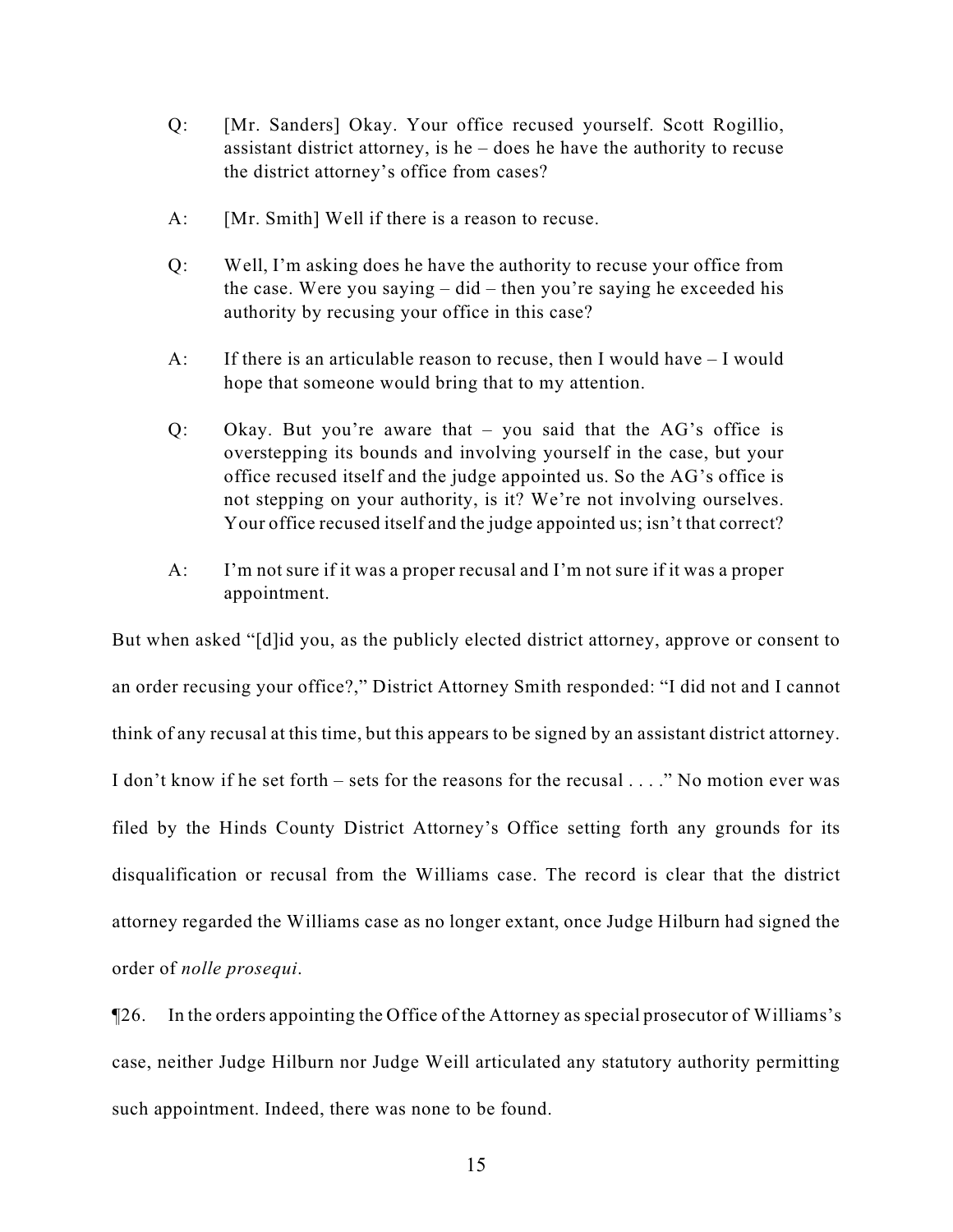#### **CONCLUSION**

¶27. Mississippi law does not permit a trial court to disqualify a duly elected and serving district attorney and replace him with the attorney general where the district attorney has decided, in the lawful exercise of his discretion, not to prosecute a criminal case. The attempted appointment of the Attorney General of Mississippi, or members of his staff, in the place and stead of the District Attorney of the Seventh Circuit Court District is reversed and rendered. This Court's stay of the criminal prosecution against Williams is lifted.

## ¶28. **REVERSED AND RENDERED.**

# **DICKINSON, P.J., LAMAR, CHANDLER AND KING, JJ., CONCUR. PIERCE, J., DISSENTS WITH SEPARATE WRITTEN OPINION JOINED BY WALLER, C.J., AND RANDOLPH, P.J.; COLEMAN, J., JOINS IN PART. COLEMAN, J., DISSENTS WITH SEPARATE WRITTEN OPINION JOINED BY WALLER, C.J., RANDOLPH, P.J., AND PIERCE, J.**

## **PIERCE, JUSTICE, DISSENTING:**

¶29. I find that Cause Number 03-0-969 remains viable, and Judge Hilburn's order transferring the case to the Attorney General's Office is valid. Judge Hilburn clearly had the authority and discretion in this instance to rescind his *nolle prosequi* order for Cause Number 03-0-969 two days after issuing the order during the same term of court. Judge Hilburn likewise had the authority to transfer the case to the Attorney's General Office once the Hinds County District Attorney thereafter let it be known that his office would not act on the matter (as illustrated by the record), based upon what can only be discerned as the district attorney's misapprehension of this Court's decision in *Williams v. State*, 54 So. 3d 212 (Miss. 2011). For these reasons, as will be explained, I dissent.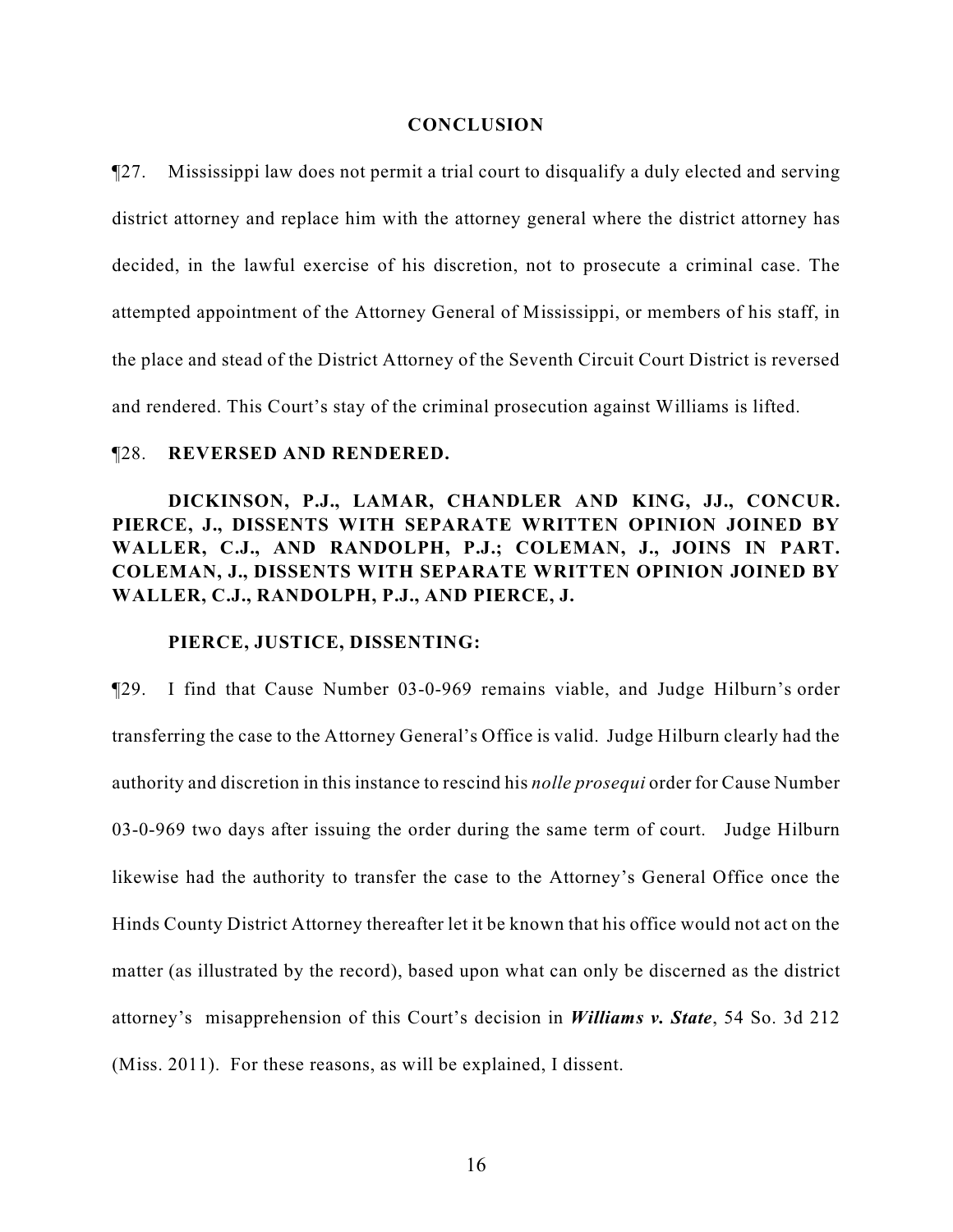¶30. At the outset, the majority finds the question as to whether Judge Hilburn had the authority to rescind his previous *nolle prosequi* order, not before us. Respectfully, that is the elephant in the room. And the majority practically embraces it, while pretending it is not there. Indeed, the majority's decision, and entire analysis in support thereof, is premised on the notion that Judge Hilburn did not have the authority to appoint the Attorney's General Office because Judge Hilburn had entered a *nolle prosequi* order. But, as the record plainly illustrates, Judge Hilburn appointed the Attorney General's Office, after he rescinded the previous *nolle prosequi* order and after District Attorney Smith then declined to prosecute the case.<sup>4</sup> Judge Hilburn, as he testified below before Judge Weill, proceeded accordingly because Judge Hilburn believed he had the authority and the duty to do so. Judge Weill placed error in Judge Hilburn's decision to rescind the *nolle prosequi* because Judge Weill believed that Judge Hilburn did not have such authority. Judge Weill, however, found that Judge Hilburn had authority under the state constitution to appoint the Attorney's General's Office as a special prosecutor in this case. As a matter of common judicial sense and standards, we must first address who was correct on the recision question before reaching any constitutional question put before us. This is a fundamental rule of this Court. *See Ferguson v. Watkins*, 448 So. 2d 271, 285 (Miss. 1984) ("Our practice is to avoid reaching

To be clear, Judge Hilburn testified before Judge Weill that he rescinded the *nolle* <sup>4</sup> *prosequi* order, drafted by the District Attorney's Office, after Judge Hilburn realized there were statements made in the order that were "absolutely untrue." Judge Hilburn then went to the District Attorney's office and told him he had withdrawn the order. According to Judge Hilburn, District Attorney Smith said he was not going to prosecute the case. Judge Hilburn then told District Attorney Smith that the Attorney General's Office had expressed a desire to prosecute the case. To which District Attorney Smith replied, "I don't care."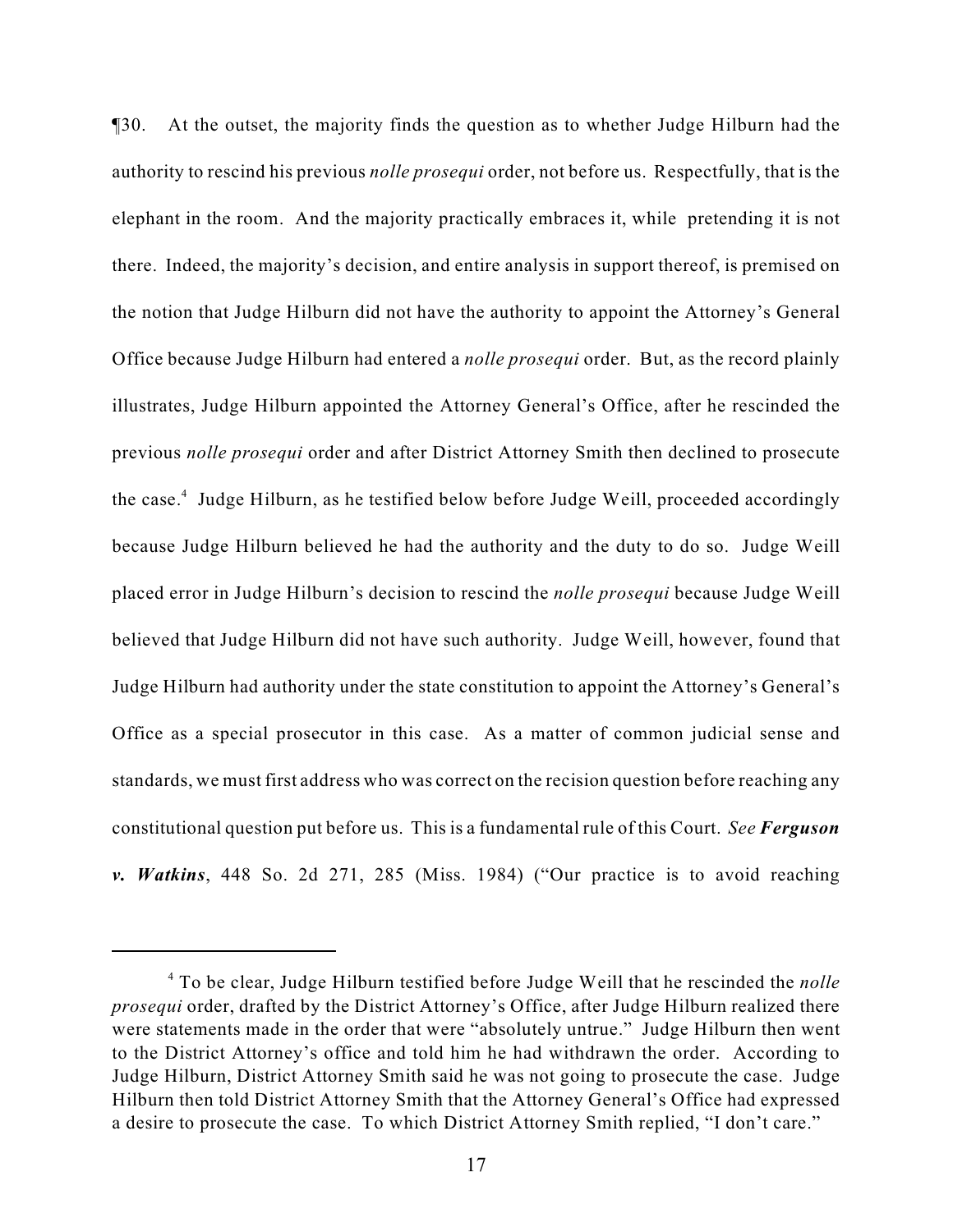constitutional questions if a dispositive non-constitutional ground is available.") (citation omitted).

¶31. The district attorney is an important official, but the people, through their representatives in the Legislature, have not placed the fate of efforts to maintain law and order entirely in that official's hands. Where public interest is involved, it is the duty of the court to consider those interests in determining whether or not to *nolle prosequi* (or dismiss) an action. Mississippi Code Section 99-15-53 envisages this duty, and the majority fails to take both into consideration.

¶32. Section 99-15-53, which the majority fails to mention, states in part: "A district attorney, or other prosecuting attorney, shall not compromise any cause or enter a *nolle prosequi* either before or after indictment found, without consent of the court." This is the practice in the majority of jurisdictions and is a departure from the common law, where the power to dismiss a criminal charge, or enter a *nolle prosequi*, lies in the sole discretion of the prosecutor. *U.S. v. Cowan*, 524 F.2d 504, 509-10 (5th Cir. 1975). The purpose is two fold. One, the requirement protects the rights of a criminal defendant. *See, e.g., Rinaldi v. United States*, 434 U.S. 22, 29 n.15, 98 S. Ct. 81, 54 L. Ed. 2d 207 (1977) (*per curiam*) (speaking to the "leave of court" requirement prescribed by Federal Rule of Criminal Procedure 48(a) (counterpart to Section 99-15-53) which protects a defendant against prosecutorial harassment). Two, it protects the public interest. *Cowan*, 524 F.2d at 510-13 (Federal Rule of Civil Procedure 48(a)'s "leave of court" requirement also serves to protect the public interest in the fair administration of criminal justice).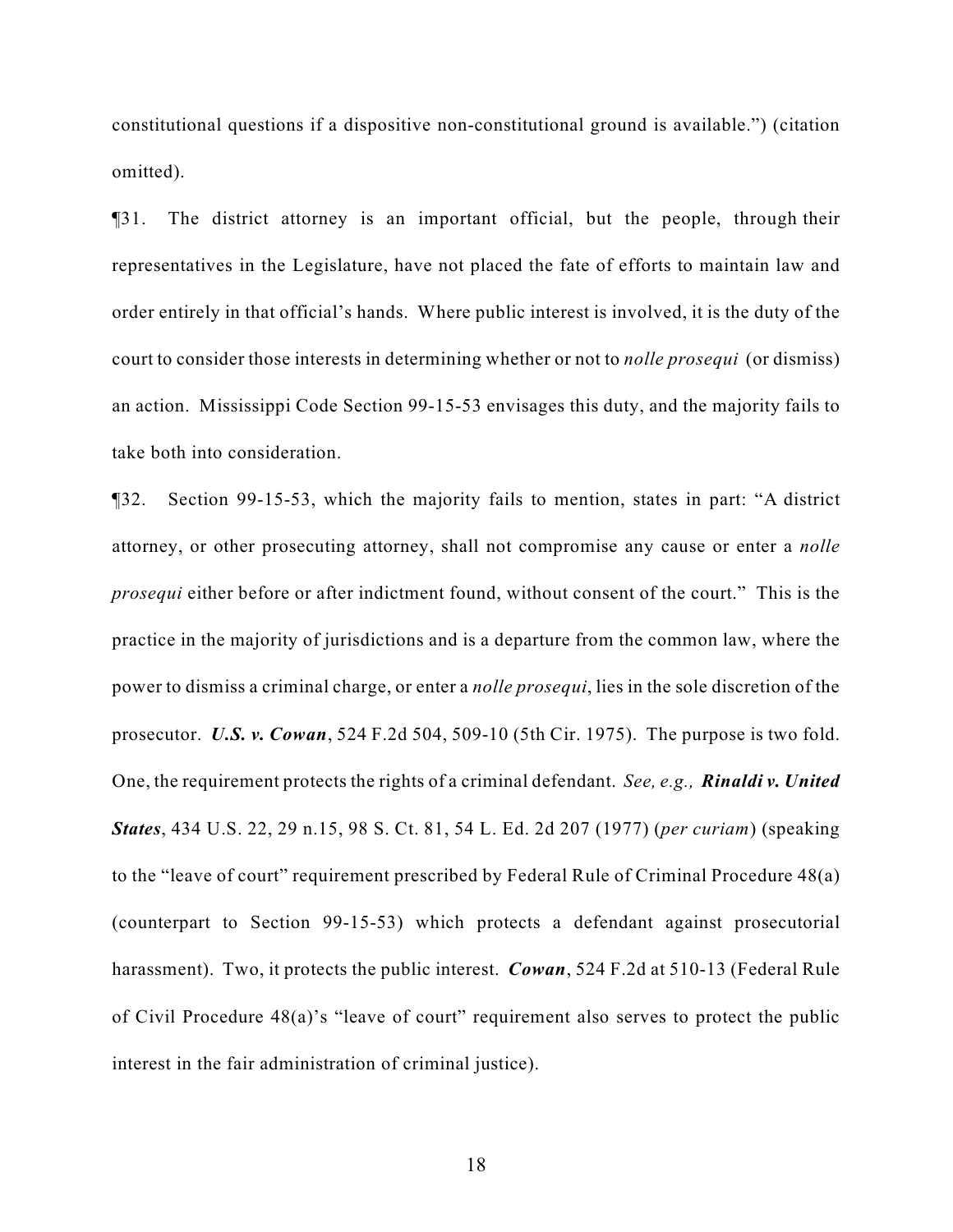¶33. In speaking to the latter, *Cowan*, one of the leading authorities on Federal Rule 48(a)'s "leave of court" requirement, noted numerous state cases. *Cowan* said, "state case law interpreting [modification of the common law] is sparse, but what there is of it consistently affirms the power and duty of the court to exercise discretion to grant or withhold leave to dismiss pending criminal prosecutions in the 'the public interest.'" One of the state cases cited by *Cowan* was *Shipp v. State*, 215 Miss. 541, 61 So. 2d 329 (1952), abrogated on other grounds by *Addkison v. State*, 608 So. 2d 304 (Miss. 1992). In *Shipp*, the district attorney moved the trial court for a *nolle prosequi* on a criminal defendant's indictment for larceny after the defendant was diagnosed before trial with schizophrenia by psychiatrists at the state hospital. *Id*. at 546-47. The trial court denied the *nolle prosequi* motion and ordered that the defendant be brought to trial. The *Shipp* Court, citing Section 2566, Code of 1942 (predecessor to Section 99-15-53), did not question the trial court's decision to refuse the district attorney's *nolle prosequi* request. *Id*. at 552. Rather, the *Shipp* Court found reversible error in the trial court's refusal to try the issue of insanity preliminarily. *Id*. at 551. ¶34. Since *Shipp*, this Court has addressed Section 99-15-53's consent requirement in a limited number of cases, most of which involved plea agreements between the State and the defendant. *See State v. Adams Cnty. Circuit Court*, 735 So. 2d 201, 204 (Miss. 1999) (holding that the trial court abused its discretion in denying the State leave to dismiss indictments after the defendants had relied detrimentally on plea agreement); *Moody v. State*, 716 So. 2d 592, 594 (Miss. 1998) (trial court abused its discretion in rejecting a plea agreement in murder case based on the trial court's desire that the defendant receive not less than the death penalty); *Edwards v. State*, 465 So. 2d 1085, 1086 (Miss. 1985) (trial court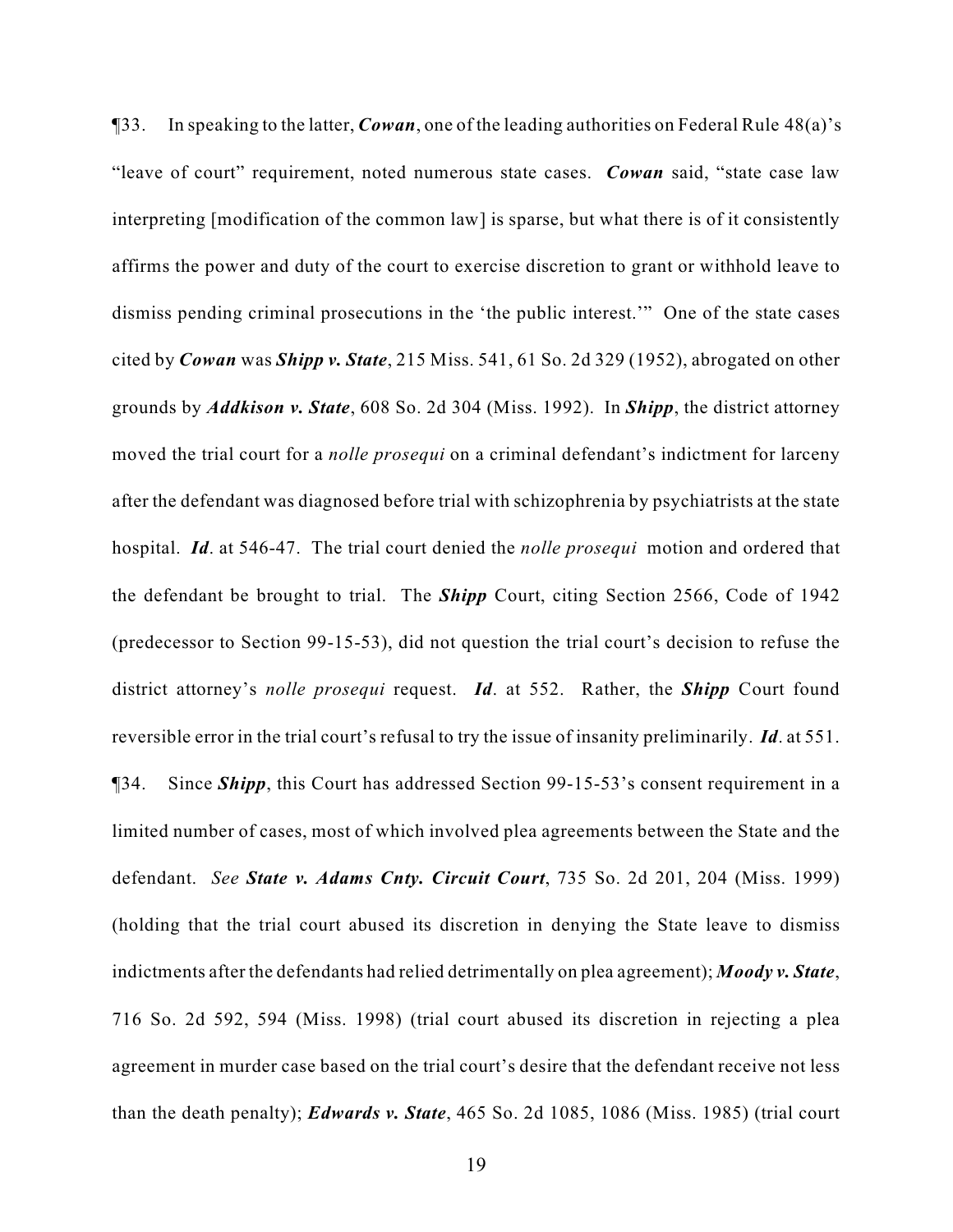abused its discretion in not quashing the defendant's indictment in light of the defendant's detrimental reliance on an agreement with the district attorney). The *Edwards* Court qualified its holding by reiterating that the trial court is not bound by every plea agreement because the plea agreement remains a function of the trial court's discretion. *Id*. at 1086.

¶35. Indeed, both *Shipp* and *Edwards* implicitly acknowledged there exists a publicinterest concern, which the trial court has a duty to take into consideration in its decision to grant or deny a *nolle prosequi*.

¶36. This Court spoke to this charge in *State v. U.G.*, 726 So. 2d 151 (Miss. 1998). In that case, a fourteen-year old defendant had been indicted for armed robbery. *Id*. at 152. Upon motion from the defendant, the circuit court transferred the case to youth court. *Id*. at 153. The State appealed, and we reversed the circuit-court judgment for failure to consider the "public interest" before transferring the case. *Id*. at 156. We first cited Mississippi Code Section  $43-21-159(3)$ (now Section  $43-21-159(4)$ ), which reads in part as follows:

In any case wherein the defendant is a child as defined in this chapter and of which the circuit court has original jurisdiction, the circuit judge, upon a finding that it would be in the best interest of such child and in the interest of justice, may at any stage of the proceedings prior to the attachment of jeopardy transfer such proceedings to the youth court for further proceedings . . . .

Miss. Code Ann. § 43-21-159(4) (Rev. 2009). Next, we explained that, "[n]either the best interest of the child nor the 'interest of justice' overrides the other, but they can be separate interests and must be given full review by the circuit court." *U.G.*, 726 So. 2d at 155. We found that while the circuit court properly took into consideration the minor's best interest(s), the court "failed to properly address the issue of the 'interest of justice'–the public's interest." *Id*. at 155-56. We added that the trial court "is mandated by statute to consider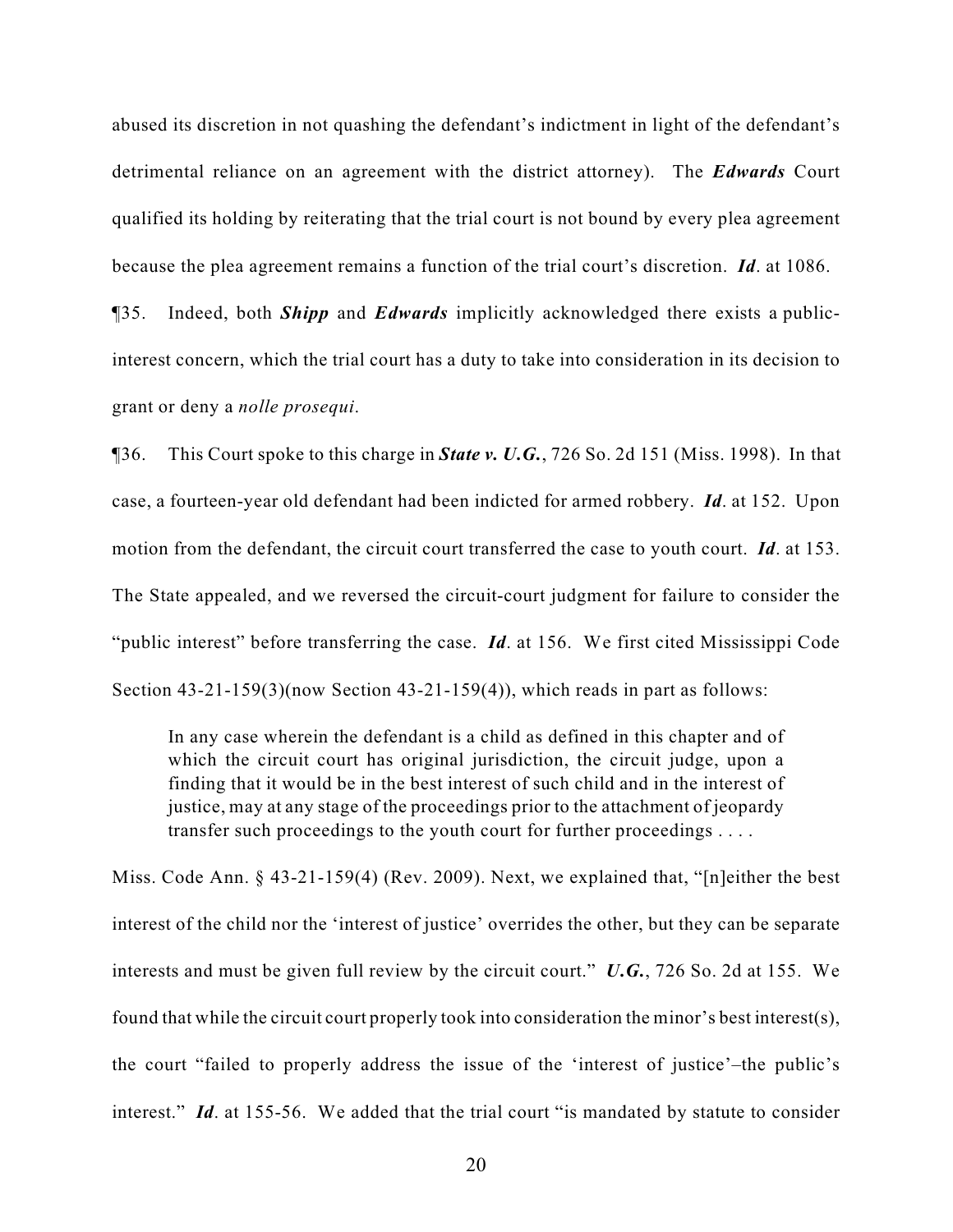matters beyond the interest of the child[;] [t]he lower court must also review issues before it from an 'interest of justice' or public interest view point." *Id*. "The State has a duty to represent the public's interest in prosecuting violent criminals, no matter what their age." *Id*. at 156.

¶37. I see no distinction between the mandates of Section 43-21-159(4) and Section 99-15- 53.

¶38. Here, according to the record, after we reversed and remanded William's conviction, the new district attorney, Robert Smith (who had succeeded the former Hinds County District Attorney Faye Peterson, who had prosecuted this case) discussed the case with his assistants. According to former Assistant District Attorney Keith Gates, who testified at the hearing before Judge Weill, Smith had debated whether, since the case had been "remanded with new evidence that [had] come in, whether the [S]upreme [C]ourt was saying it should be allowed in court." Gates said the only new evidence that he, Gates, knew about was that the bouncer at the club where the shooting had occurred had seen the decedent with a gun earlier that evening. Smith ultimately decided that the case should be *nolle prossed*. Gates said when he later presented the *nolle prosequi* motion to Judge Hilburn, Judge Hilburn was not happy about it and wanted to talk to Smith. Gates said he told Judge Hilburn that this is something that Judge Hilburn and Smith needed to talk about because he, Gates, was just relaying the message. Gates testified that Judge Hilburn signed the *nolle prosequi* order at that point.

¶39. Judge Hilburn testified at the hearing in front of Judge Weill, that a *nolle prosequi* order had been presented to him after Williams's conviction was reversed and remanded by this Court. Judge Hilburn could not recall how the order was presented, but he stated that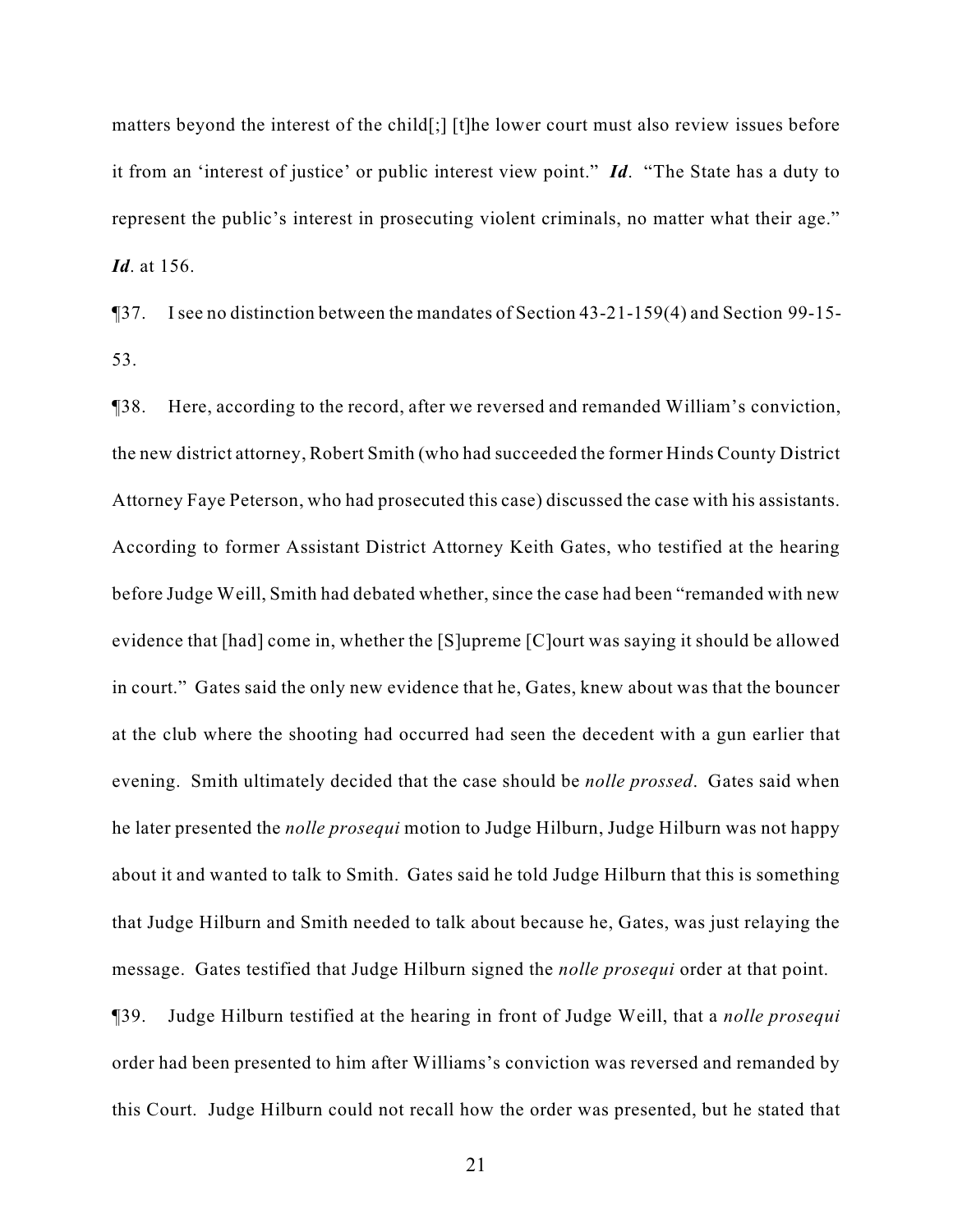there was no procedure concerning the order. Judge Hilburn signed the order. As mentioned, after looking at the order later, Judge Hilburn realized that statements were made in the order that "were absolutely untrue" with regard to exhibits containing affidavits from witnesses whom Judge Hilburn had never seen. So Judge Hilburn found that the *nolle prosequi* order was not correct, and he withdrew it. Judge Hilburn testified that, because the term of court had not yet ended, he believed that he had the authority to reverse his previous order. After reversing the order, Judge Hilburn went to Smith's office and told Smith that he had withdrawn the order. Judge Hilburn said Smith told him that his office was not going to prosecute the case. Judge Hilburn told Smith that the Attorney General's Office had expressed a desire to prosecute the case, and that Smith had said, "I don't care." Judge Hilburn subsequently signed and entered an order, entitled "Order to Recuse" which was signed by a Hinds County assistant district attorney.

¶40. Judge Hilburn did exactly what he was required and expected to do by law. Judge Hilburn had a duty to review and consider the "alleged" new evidence that formed the basis for the district attorney's *nolle prosequi* request. Review of this new evidence shows that it merely comprises character evidence as to the decedent's violent nature. By no means can this new evidence be characterized as exoneration evidence. Contrary to the majority's finding(s) otherwise, Judge Hilburn did provide a valid reason for rescinding the order. Implicit in his decision to rescind the order was a public-interest determination, which, again, Judge Hilburn had a legal duty to consider.

¶41. As Judge Hilburn correctly explained at the hearing in this matter, the circuit court, as a court of record, has inherent control of "all judgments, decrees, or orders of the court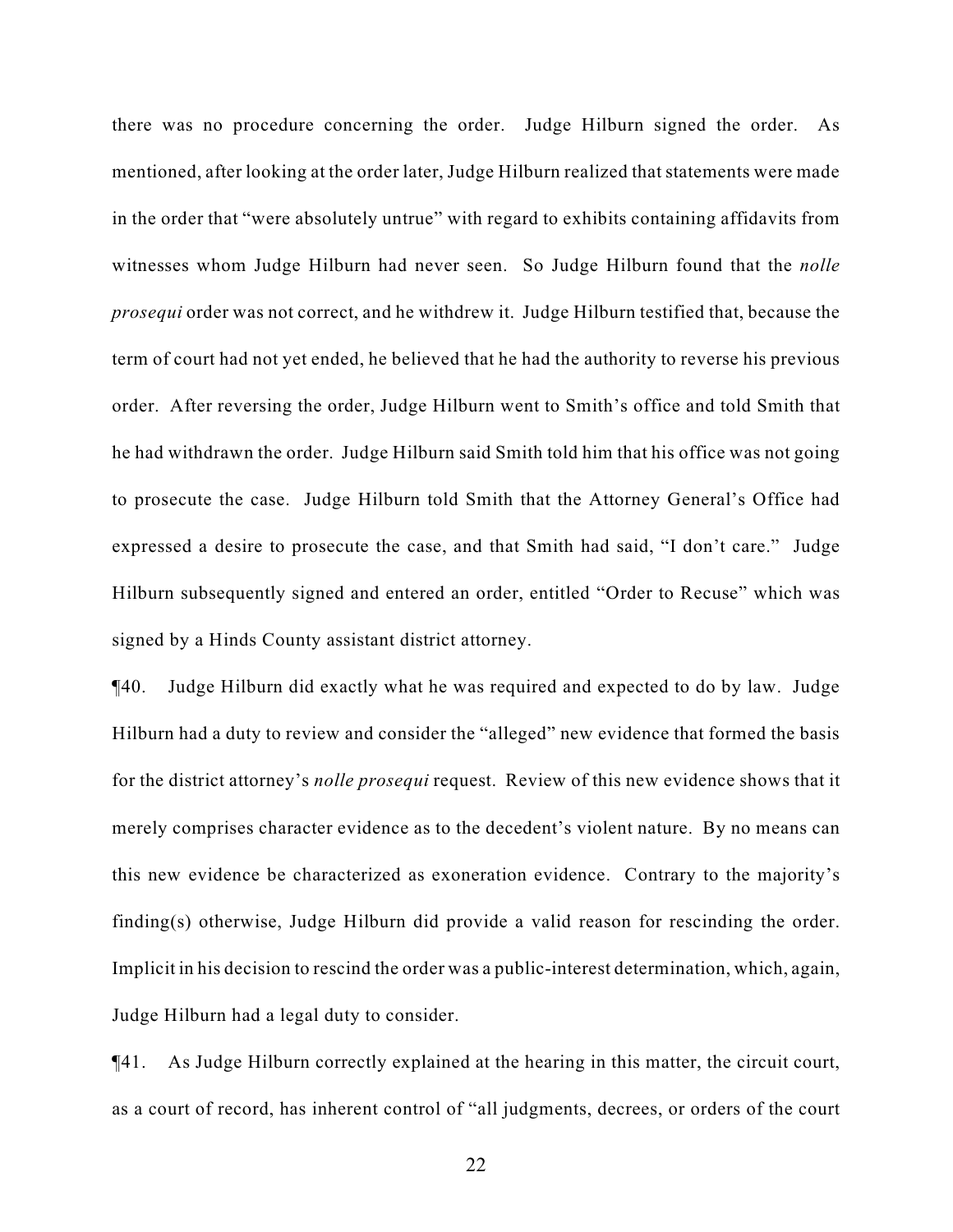during the term at which they are rendered"; accordingly, the circuit court has full power to set aside or modify any judgment, decree, or order so rendered during that term of court.

## *Mutual Health & Benefit Ass'n v. Cranford*, 173 Miss. 152, 156 So. 876, 877 (1924).

While there is no Mississippi case on point, several other jurisdictions have dealt with the

issue of a trial court's authority to rescind a previously approved *nolle prosequi* order. In

*People v. Watson*, 394 Ill. 177, 68 N.E.2d 265 (1946), the Illinois Supreme Court reasoned

that:

Courts of general jurisdiction have inherent authority, during the term, to vacate any judgment or order that may have been made at that term. This was the rule at common law and prevails in most jurisdictions. Considering then that a court has the inherent power to set aside judgments and orders made during the term, can any sound argument be advanced why a court has not the power to set aside a dismissal of an indictment or information and reinstate the case during the term at which the dismissal was entered? The general rule is that a *nolle prosequi* or a dismissal of a criminal charge, if made prior to the time a jury is impaneled and sworn, is not a bar to a subsequent prosecution for the same offense. There is no difference, so far as the defendant's rights are concerned, whether, after the dismissal of a charge, a new information or indictment is filed or the order of dismissal set aside and defendant tried on the old information or indictment. An order of dismissal or a *nolle prosequi* in a criminal case may be set aside during the term at which the order is made.

*Id.* at 181, 68 N.E.2d 265. Similar reasoning has been employed in other jurisdictions,

including the Ninth Circuit Court of Appeals, Georgia, Missouri, Pennsylvania, and Arizona.

*United States v. Emens*, 565 F.2d 1142, 1144-45 (9th Cir.1977) (dismissal of indictment);

*Buice v. State*, 239 Ga. App. 52, 520 S.E.2d 258 262 (1999); *State v. Montgomery*, 276

S.W.2d 166, 167-68 (Mo. 1955); *Commonwealth v. Ashe*, 138 Pa. Super. 222, 227-28, 11

A.2d 173 (1940); *Condos v. Superior Court for Maricopa County*, 29 Ariz. 186, 190-91,

239 P. 1032 (1925) (dismissal of action).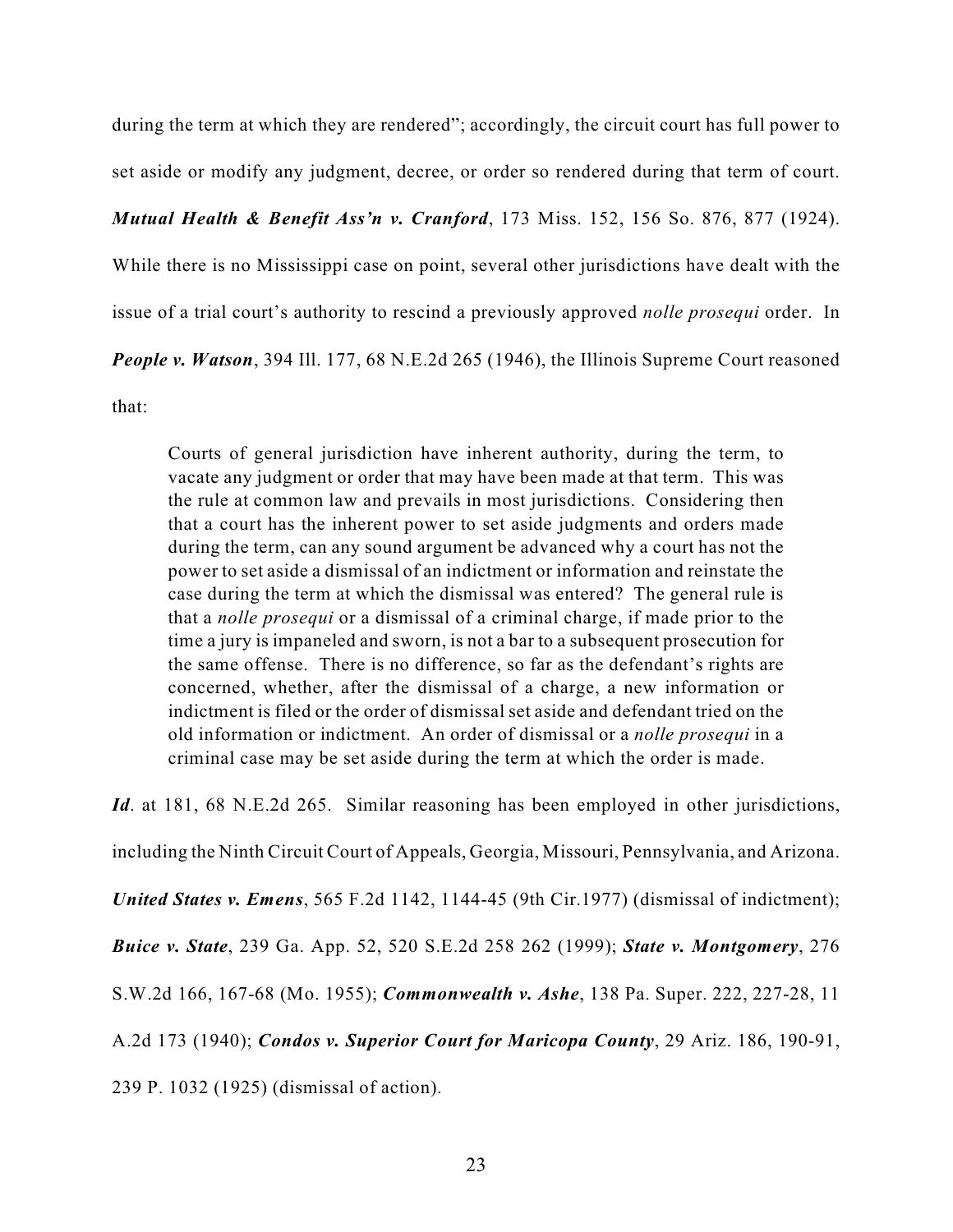¶42. Given Mississippi precedent adhering to the common-law rule that "all judgments, decrees or [court orders], however conclusive in their character, are under the control of the court which pronounces them during the term at which they are rendered or entered of record and may then be set aside, vacated, modified, or annulled by that court"),  $5\degree$  I find that Judge Hilburn indeed had the authority to rescind the previously approved *nolle prosequi* order based on the reasons Judge Hilburn stated for the record, first, at Williams's motion-todismiss hearing (over which Judge Hilburn presided) and then at the hearing before Judge Weill.

¶43. After Judge Hilburn rescinded the *nolle prosequi* order, Smith informed Judge Hilburn that his office would not prosecute the matter. At that point, Smith became "absent" for purposes of Mississippi Code Section 25-31-21, which contemplates such a circumstance. Judge Hilburn then acted accordingly to law.

*Cranford*, 156 So. at 877 (quoting *Bronson v. Schulten*, 104 U.S. 410, 26 L. Ed. <sup>5</sup> 797 (1881)). The *Cranford Court* also cited *McRaven v. McGuire*, 17 Miss. 34 (1847), in which it was recognized that the same principle applies to decisions rendered by the Mississippi Supreme Court. In *McRaven*, it was said: "During the term the judgments of that term are always under control of the court; of course the opinions of each or either of the [justices], may be recalled, and changed, if he becomes satisfied of error." *McRaven*, 17 Miss. 34.

<sup>&</sup>lt;sup>6</sup> See also **Robinson v. State**, 585 So. 2d 757, 758 (Miss. 1991) (rejecting claim that a second sentence entered by the trial court was invalid because original sentence was a final judgment.) Citing *Jones v. Index Drilling Co.*, 251 Miss. 578, 170 So. 2d 564 (1965), and *Bronson*, 104 U.S. 410, the *Robinson* Court reiterated the general rule that all judgments or other court orders "may be set aside, vacated, modified or annulled" by that court during the term at which they are rendered. *Robinson*, 585 So. 2d at 758.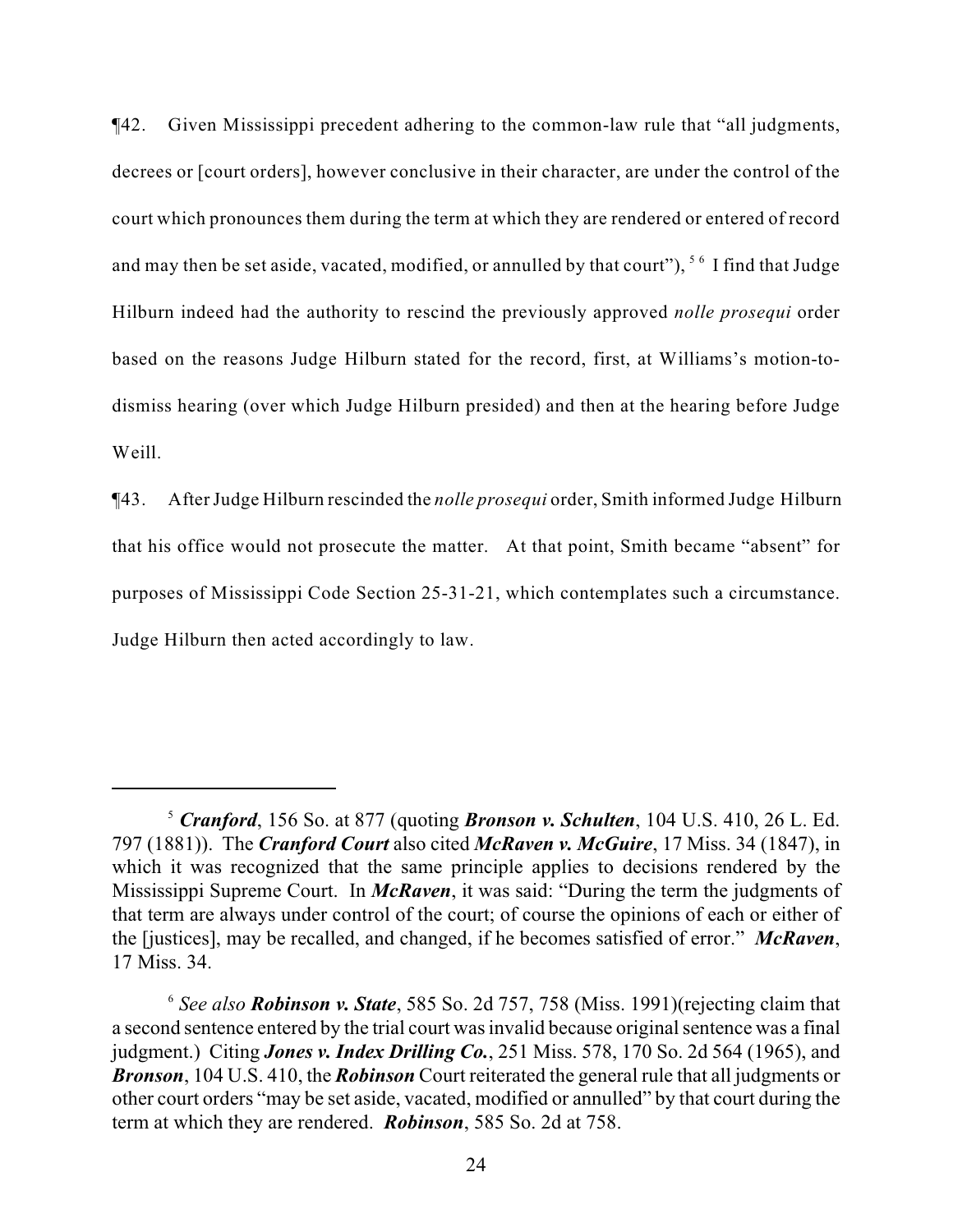¶44. For these reasons, I dissent. I would reverse Judge Weill's order dismissing cause number 03-0-969, and reinstate and affirm Judge Hilburn's order transferring the matter to the Attorney General's Office.

## **WALLER, C.J., AND RANDOLPH, P.J., JOIN THIS OPINION. COLEMAN, J., JOINS THIS OPINION IN PART.**

#### **COLEMAN, JUSTICE, DISSENTING:**

¶45. I do not agree with the majority's position that the Constitution does not authorize the Attorney General to prosecute the instant case. (Maj. Op. ¶ 11). Thus, respectfully, I dissent. ¶46. I agree with the result reached by Justice Pierce and I join his dissent in part and in result. However, in my opinion, the Attorney General's authority to intervene comes from the Constitution and common law, not from statutes. Article 6, Section 173 of the Mississippi Constitution created the Office of Attorney General. The Constitution did not define the Attorney General's duties, but the Court has held that the Attorney General has the same powers and duties that were vested in him at common law. *See State ex rel. Patterson v. Warren*, 254 Miss. 293, 180 So. 2d 293, 299 (1965); *Kennington-Saenger Theatres v. State ex rel. Dist. Attorney*, 196 Miss. 841, 18 So. 2d 483, 486 (1944). *See also* Miss. Code Ann. § 7-5-1 (Rev. 2014) (the Attorney General is "the chief legal officer and advisor for the state, both civil and criminal, and is charged with managing all litigation on behalf of the state" and the Attorney General has the same powers as at common law). The Court has said the following about the Attorney General's duties at common law:

At common law the duties of the attorney general, as chief law officer of a realm, were numerous and varied. He was chief legal adviser of the crown, *was entrusted with the management of all legal affairs, and prosecution of all suits, criminal and civil, in which the crown was interested*. He had authority